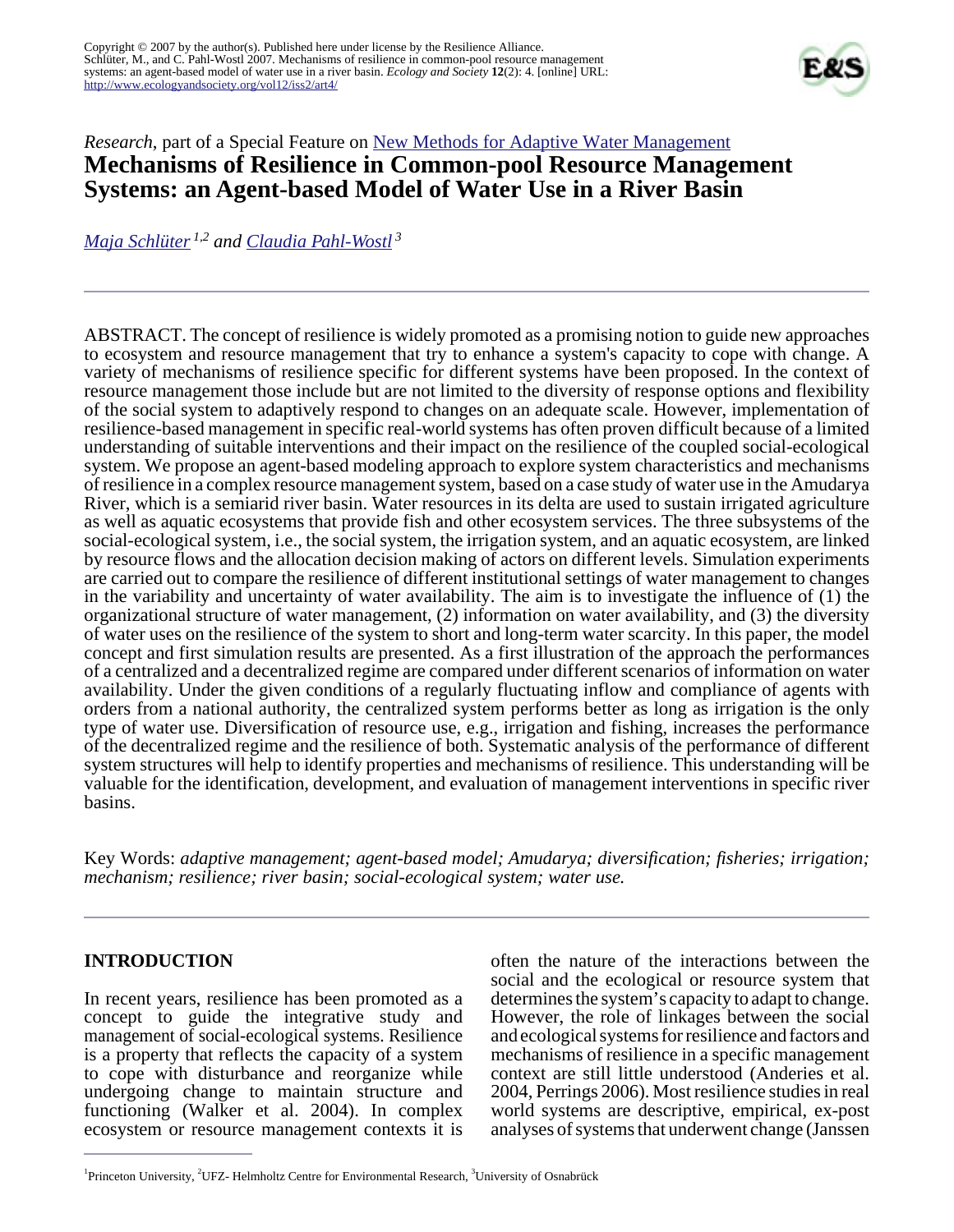et al. 2006). To our knowledge to date little formal analysis of properties and mechanisms that influence a coupled system's resilience has been carried out, with the exception of models for reasonably well defined ecosystems, e.g., Carpenter et al. 1999, Janssen et al. 2000, 2004, Anderies 2000, Janssen 2001, Anderies et al. 2002). Modeling approaches, especially bottom-up approaches, are valuable tools to explore mechanisms on lower levels that might account for the emergence of system level characteristics such as resilience. Based on the management context of the Amudarya River delta, we propose a bottom-up modeling approach to explore structural characteristics and mechanisms that influence the resilience of its social-ecological system to uncertainty and variability in water availability.

The concept of resilience originated in ecology (Holling 1973) where it constitutes one of several stability properties of ecosystems. Growing recognition that ecosystem management has to explicitly consider the human dimension and the linkages between the social and ecological system has shifted the focus of resilience analysis to socialecological systems (SES). In SES the dynamics of the natural and the social systems are closely intertwined and dependent on each other. They consist of both designed and self-organized components (Anderies et al. 2004) and behave as complex adaptive systems (Folke et al. 2005). For SES it is characteristic that some of the interdependent relationships among humans are mediated through interactions with the biophysical environment or other nonhuman units, e.g., exploitation of a fish stock by several fishers. Interactions between biophysical and social processes, e.g., response of the social system to perceived changes in the environment and visaversa, determine the capacity of the SES to adaptively respond to stress.

In ecological systems resilience benefits from diversity (Tilman et al. 1997, Levin et al. 1998, Elmqvist et al. 2003, Folke et al. 2004). Diversity may contribute to ecological resilience by adding redundancy of functions within and across scales (Peterson et al. 1998). Investigations of change in social systems have suggested resilience mechanisms similar to those in ecological systems such as the capacity of the social system to maintain institutional diversity and diversity amongst assets (Perrings 2006), or to sustain memory (Anderies et al. 2004). However, social systems are distinctly

different from ecological systems given the information-processing capability of human actors, and their ability to engage in purposeful action and reflexive learning. Mechanisms specific for social systems are for example, the capacity to adapt rules when ecological conditions change (Anderies et al. 2004), and to develop a process of experimenting systematically with alternative institutional configurations. Model-based analyses of the behavior of SES have often focused on either the social or ecological component. A clear framework for formal analysis of the coupled systems is still missing (Anderies et al. 2002, 2006, Janssen et al. 2006). Few studies so far explicitly consider the coupled system and how the dynamic nature of the linkages between the ecological and social systems affects resilience. Given the importance of feedbacks between the two systems for learning and adaptation we argue that more systematic analysis of those linkages and their implications is needed.

We propose a bottom-up modeling approach that explicitly addresses the two-way interactions between the human actors represented by their resource allocation decision making and the environmental system in a river basin represented by water resources and aquatic ecosystems. The goal is to use the model to test various assumptions on resilience mechanisms in a systematic way. Agent-based modeling (ABM) approaches are especially suitable methods for the analysis of human-environment interactions in environmental management (Janssen 2002, Gotts et al. 2003, Bousquet and LePage 2004, Barreteau et al. 2004, Janssen and Ostrom 2005) because they allow explicit consideration of changes in the behavior of individual actors that arise from perceived changes in the natural or social environment. ABMs have the advantage that social and institutional relations between human actors can be represented at different scales. They have been applied to the study of irrigation systems e.g. by Barreteau et al. (2004) who concluded that they constitute a suitable architecture to study theoretically irrigated systems's viability using simulation.

Of the many potential factors that affect resilience of the social-ecological system in a river basin we want to focus on structural characteristics and functional mechanisms of different water management regimes. They are characterized by the degree of distribution of decision making expressed as the number of actors and organizational levels involved in water allocation decisions, the degree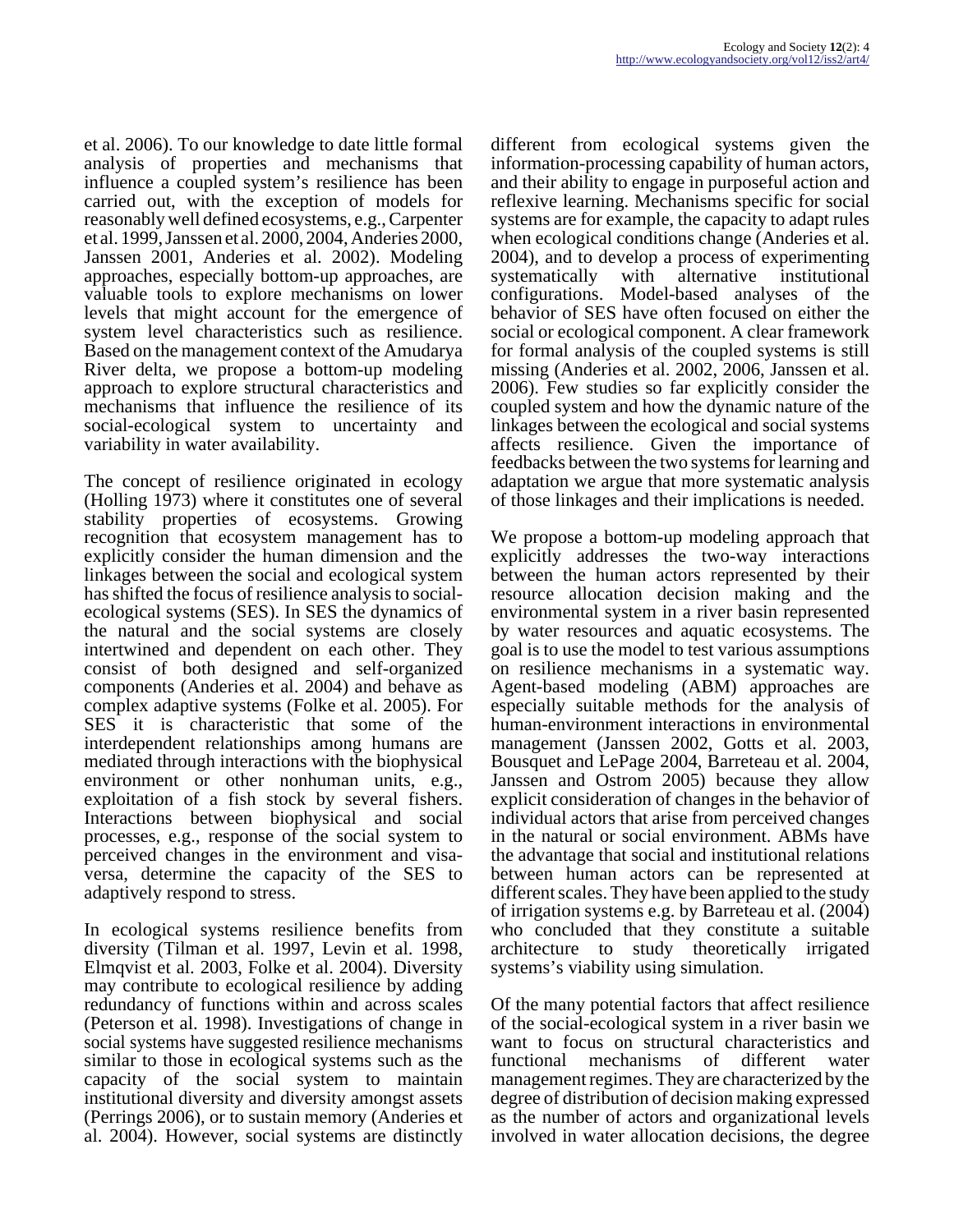of coordination among actors, the diversity of resource use, and the level of information of actors. Our interest in the effect of those characteristics is motivated by the hypothesis that devolution of decision making in combination with strong crossscale interactions between different levels of management, i.e., multilevel governance, can make systems more flexible and adaptive to change and thus enhance resilience and sustainability (Pahl-Wostl 2002, Folke et al. 2005, Lebel et al. 2006, Walker et al. 2006, Pahl-Wostl et al. 2007).

In this paper we present the conceptual foundations and structure of the agent-based model and an example of its implementation. The main goal is to present the potentials and limitations of using an agent-based modeling approach to study the behavior of SES and enhance our understanding of the dynamics of system properties such as resilience. The context of the water management system is taken from the irrigation system in the delta area of the Amudarya River in Central Asia. The social-ecological system is modeled in a stylized way focusing on major elements of the system to allow for systematic analysis of the effect of changes in the structure and institutions of the social system on system resilience (for other examples see Carpenter et al. 1999). To illustrate the approach we compare two examples of extremely simplified management regimes, i.e., a centralized vs. a decentralized regime, and test the effect of uncertainty of water availability and diversification of water use on the resilience of both regimes. We use the performance, e.g. agricultural and fish production, of a regime under fluctuating resource availability as a proxy for its resilience. It is assumed that measures of system performance indicate the maintenance or loss of functioning. In a real management context identification of indicators of resilience and decisions as to which functions are desirable and should be retained ultimately have to be carried out by the actors themselves (see also Lebel et al. 2006). We use resilience in a non normative way as a measure of the capacity of the given social system to retain the functionality of the agricultural production system, to sustain all its members and the aquatic ecosystem. The comparison of the two management extremes will help to distinguish structural attributes and functional characteristics of the interactions of actors with resources, the ecosystem, and other actors that are important for an adaptive response of the social-ecological system to uncertainty and change in water availability.

The remainder of the paper is structured as follows. After a short description of the social-ecological system that serves as a case study for this modeling exercise, the general structure of the model is described. It is then applied to a simple experimental setting of two different water management regimes. Their performances under different scenarios of water use and availability of information of water availability are compared. Finally, the results of this experiment, the general model structure, and model assumptions are discussed in view of the use of the model to systematically analyze mechanisms of resilience and conclusions are drawn.

#### **THE SOCIAL-ECOLOGICAL SYSTEM: WATER USE IN THE AMUDARYA RIVER BASIN**

The irrigation systems in the Amudarya River basin are among the most highly developed and complex irrigation systems in the world (Fig. 1). More than 90% of the surface water resources are currently used for irrigation. Water distribution in the delta area is controlled by a reservoir at its entrance and a network of canals diverting water to the irrigation areas, farms, and fields. The inflow to the delta varies strongly interannually, e.g., between  $17 \text{ km}^3$ in 2001 and  $59 \text{ km}^3$  in 1998. In high and mean water years, water availability is sufficient to serve irrigation needs of all users in the delta. However, in low water years the demand exceeds availability, and users experience water shortages. In high water years, excess water is diverted into an interconnected system of deltaic lakes to store it for later use or into depressions in the desert. A variety of agricultural crops are cultivated, but cotton, wheat, and rice dominate. The massive expansion of irrigated agriculture has caused severe degradation of riverine ecosystems and impacted the economic and health situation of the local human population. In the delta area of the river, water withdrawals for irrigation conflict with the supply of water to sustain semiarid deltaic ecosystems. The livelihoods of the local human population depend to a large extent on services provided by those ecosystems, e.g., by deltaic lakes in the form of fish, livestock fodder, and habitat for muskrat and bird hunting, or riverine Tugai forests for wood, pasture, and medicinal plants. In this harsh semiarid environment, the linkages between the social and the ecological system are very strong. Current mono-purpose water management has caused severe degradation of the ecosystems and livelihood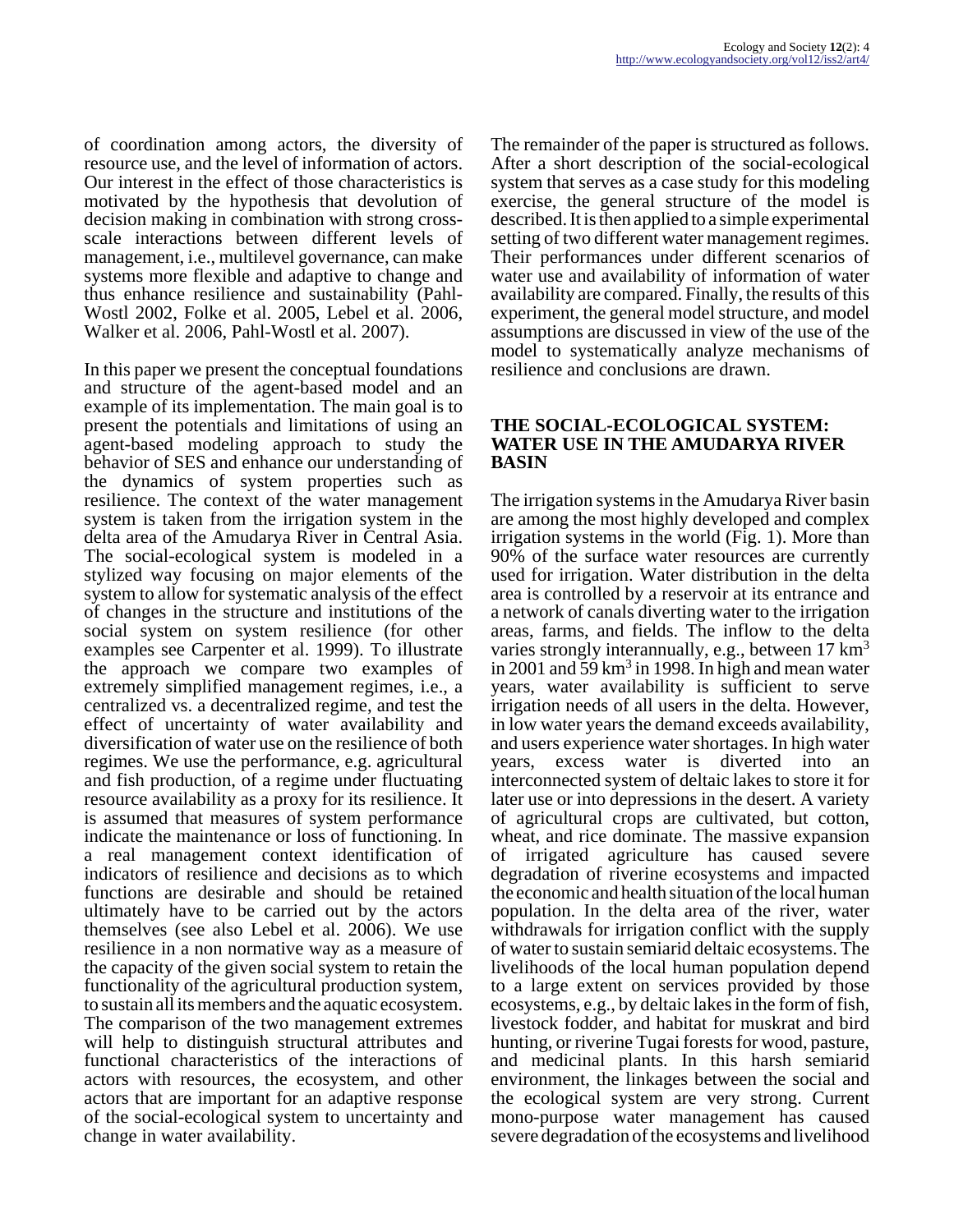options of the local human population. At present water allocation is managed in a centralized way with the national authorities of the riverine countries taking all major allocation decisions. Water needs of sectors other than agriculture, e.g., industry, fish farming, etc., are only marginally considered.

The given situation in the Amudarya River delta is an interesting case for the study of resilience mechanisms of coupled social-ecological systems. Both, water resources and harvested fish populations in the deltaic lakes are common pool resources. Thus, there is a need for collective action to manage the common goods (Ostrom 1990). Historically, top-down approaches with strong involvement of the government have been considered appropriate in common goods management to prevent overuse of the resources. In water management, especially in irrigated catchments, there is traditionally substantial involvement of the government (Dinar et al. 1997). However, many large-scale irrigation schemes have failed (Ostrom 1992). Unresolved tradeoffs in water allocation between different users have often caused strong degradation of ecosystems with severe consequences for the social-ecological system as a whole. The new realities of water management in the Amudarya River basin created by the recent ongoing political and economic changes have lead to the introduction of some bottom-up management elements such as water user associations into the otherwise top-down managed system (Yalcin and Mollinga 2006).

# **THE MODEL**

The social-ecological system in the delta area is represented by three subsystems: the social system, the irrigation system, and the aquatic ecosystem (Fig. 2). The available water resources support both the irrigation system and the aquatic ecosystem. The aquatic ecosystem is modeled by a lake inhabited by a commercially valuable fish species. Water availability in the system is determined by the highly variable monthly inflow to the delta. The water is used to produce crops, i.e., irrigation system, and to sustain viable fish populations in the lake. The latter depend on inflow of offspring with the water inflow to the lake from more suitable habitats upstream. The social system is composed of actors at different levels that interact with other actors, the irrigation system, and the ecological system, and take water allocation decisions to sustain their agricultural

production system or the aquatic ecosystem. Actors engage in crop production and exploit the fish populations. The actors determine water and fish extraction levels and timing based on their targeted yields, expected water availability, their knowledge on the state and dynamics of the resources, their expectations on the behavior of other actors in the system, and their individual goals.

The subsystems are tightly linked through the exchange of resources, e.g., water, crops, and fish, mediated by the actors' decisions to use or allocate them. Withdrawal of water and fish resources by the actors establishes an indirect relation between the actors in the system because of their location relative to the water flow and their access to the fish resources (Fig. 3). An actor that comes to use the resource will find it influenced, i.e., less water, less fish, by the ones that have used it before in time or space (Anderies et al. 2004). The interactions between the social system and the resources represent the structure of management, i.e., the governance system, which will be varied and investigated with the model.

Figure 3 gives an overview of the general structure of the model and the distribution of the resources and agents in space. This spatial arrangement roughly corresponds to the irrigation system in the Amudarya delta. Actors are represented at different national and local organizational levels. They can be individuals such as farmers, or regulators such as a national authority. Agents at different levels have different goals and different information on resource availability. They make decisions on the amount of resource extraction and collect information on resources dynamics and other agents' behavior. On the local level farmers extract water to irrigate their fields according to their location along the river. They benefit from direct use of the water for irrigated agriculture and indirect use through the exploitation of the fish resources. The success of individual agents, the overall social system, as well as the state of the human-used ecosystem depends on local water availability.

In the following the representations of the water resources and three subsystems are explained in more detail.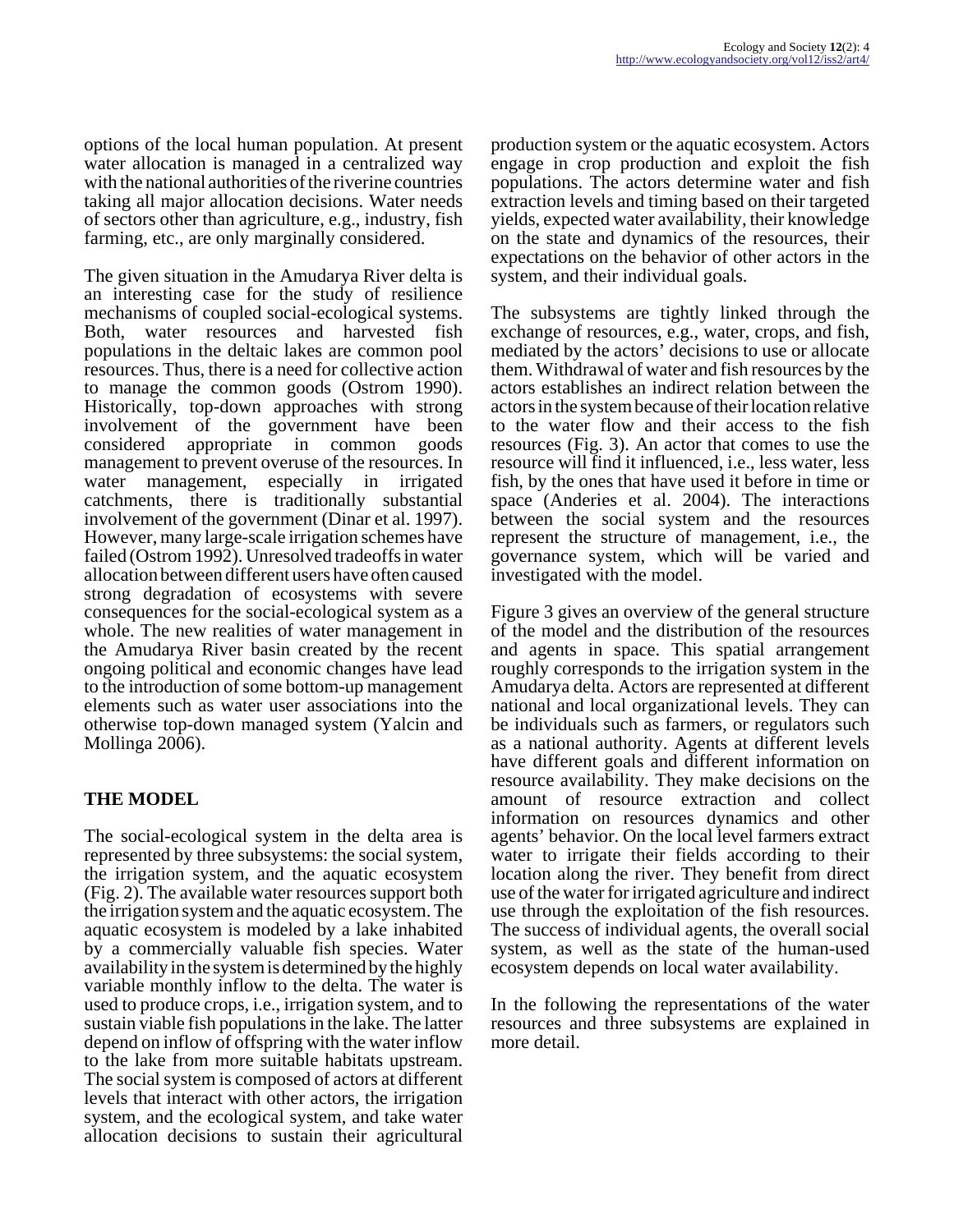**Fig. 1.** Map of the Amudarya River delta in Central Asia. The delta is located in the Republic of Uzbekistan, Turkmenistan, and the Autonomous Republic of Karakalpakstan (Uzbekistan). Water distribution in the delta region is largely determined by the Tyuyamuyun system of single-year reservoirs at the entrance to the delta. Water is diverted into a vast network of irrigation and drainage canals. The lakes in the northern part of the delta are intensively used for fishing. Source: modified from Aral Sea GIS (Micklin et al. 1998).

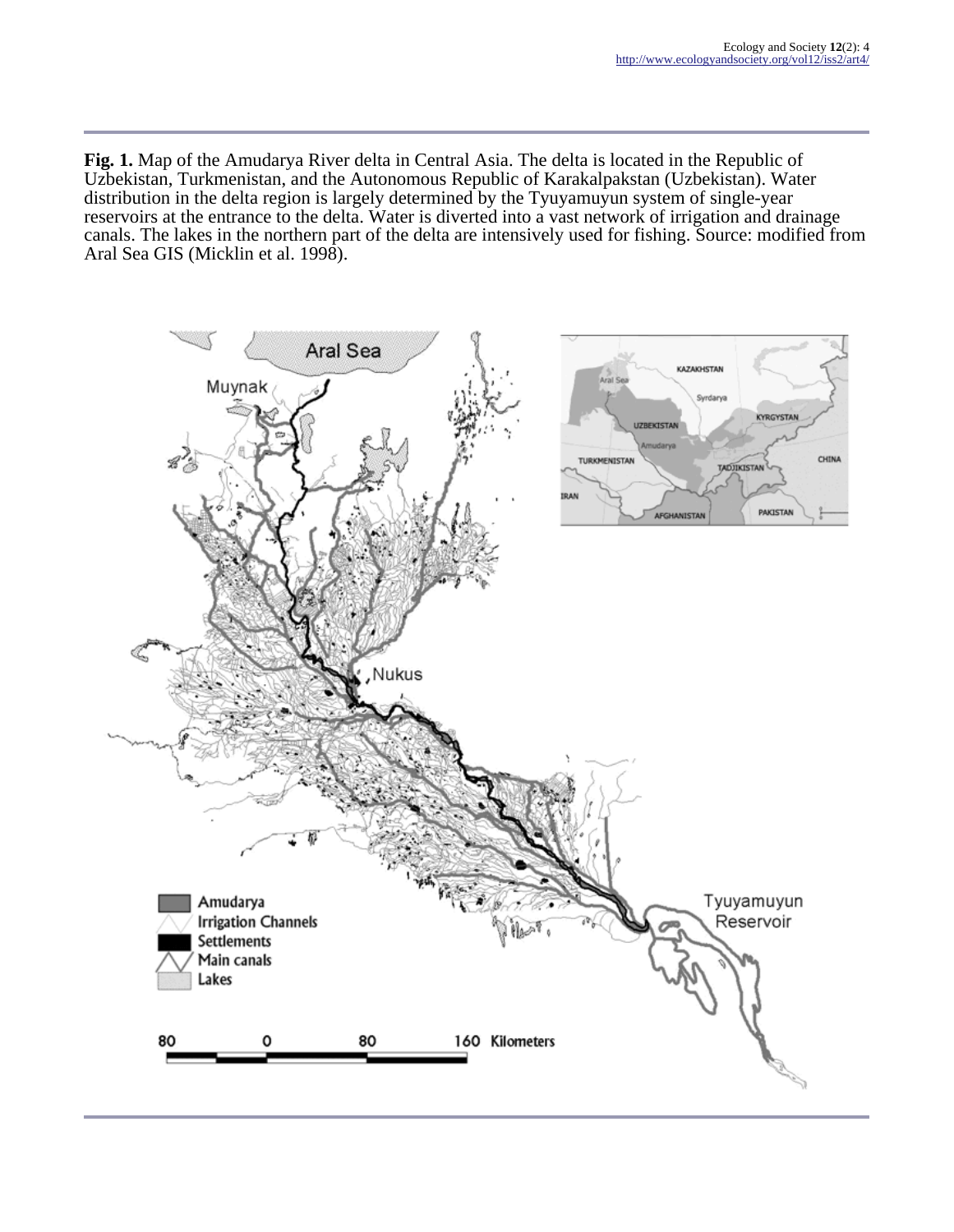**Fig. 2.** Conceptual model of the social-ecological system in the river delta showing the major linkages between the water resources that supply the irrigation system and the aquatic ecosystem, which both support the social system.



# **Water resources**

In the current version of the model the water resources are considered as a one-dimensional downstream flow of water that is tapped sequentially by each farmer. Inflow to the delta area is given by the river flow to the delta from upstream modeled by a 15–year characteristic historical monthly runoff time series (Schlüter et al. 2005, Schlüter et al. 2006). Water entering the delta directly reaches the first farmer. In this version there is no reservoir for water storage. The aquatic ecosystem in a lake that is located downstream of the irrigation area receives the flow left after all farmers extracted the amount of water allocated to them.

# **Irrigation system and crop production**

The water extracted from the river by the farmers is used to irrigate the number of fields determined by themselves or the national authority at the beginning of each season. During the vegetation season from April to September, farmers irrigate their fields every month. They withdraw water according to the allocation schemes determined at the beginning of the season. If the amount of water actually reaching the fields is less than the amount needed to irrigate the given number of fields, then water stress occurs. Water stress accumulates over the season and affects yields according to the following relationship (Eq. 1):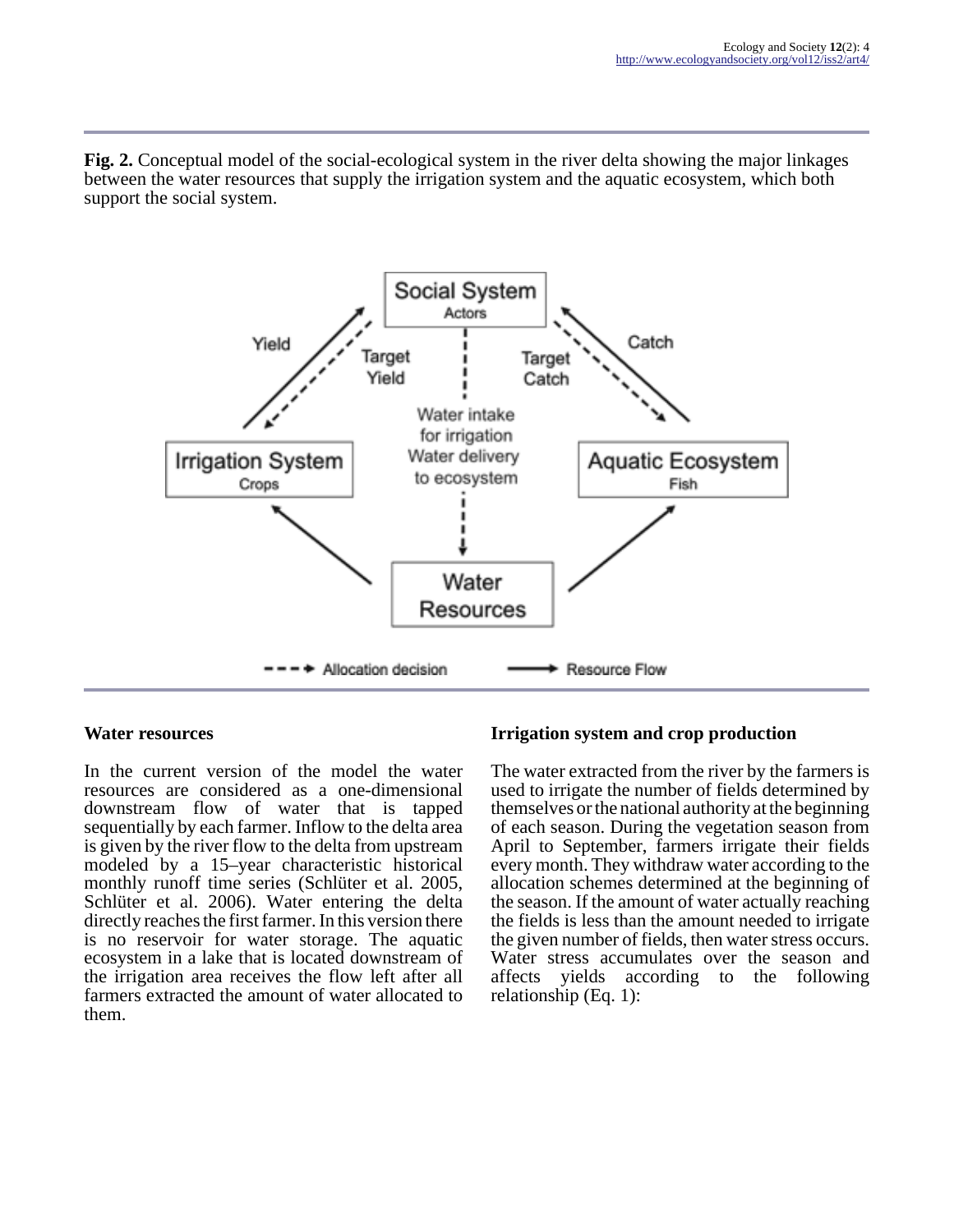**Fig. 3.** The general structure of the model, which is then modified for each specific model implementation, e.g., the centralized and the decentralized models presented here. Agents take water allocation decisions at both global and local levels. Farmers extract water resources for irrigation sequentially according to their location along the river. All farmers can additionally access fish resources in the lake, however downstream farmers can access them prior to upstream farmers.



$$
Y_{j,j} = Y_{\text{max}} \bullet N_{F,j} \bullet (\sum_{m=4}^{9} \frac{V_{R,j,m}}{V_{D,j,m}} / 6) \tag{1}
$$

where  $Y_{i,t}$  = yield of farmer *j* at time *t*;  $Y_{max}$ = maximum yield;  $N_{F,j}$ =number of fields of farmer *j*;  $V_{R,m}$ =received water volume in month *m*; and  $V_{D,m}$ = demanded water volume in month *m*.

This linear relationship of water deficit to yield is an approximation that does not take into account that the plants are affected by water stress to different degrees depending on their development stage and the severity of water scarcity. For cotton, the decrease in yield with decrease in water supply is not totally linear, rather, it decreases slightly slower than the water supply. Thus, in the case of cotton, the model overestimates the effect of water stress on yield to some extent. For other crops, such as maize, it is the other way around.

#### **Aquatic ecosystem and fish populations**

The fish population model is a discrete-time Leslie matrix model of an age-structured population. The zero age class contains fish born by the age classes 5–12 as well as larvae, which have migrated into the lake from upstream (Eq. 2). The reproduction rate is density dependent. Inflow of larvae from upstream can only take place if the river flow to the lake in May is above a certain threshold. Survival of the fish in the juvenile age classes 1–4 is density dependent because individuals compete for the same resources. Only adult fish from age class 5 onwards are harvested. All fish older than 12 yr die.

$$
N_{0,t} = I_t + \sum_{i=5}^{12} \alpha^* e^{-\sigma \sum_{i=5}^{12} N_{i,t-1}} * N_{i,t-1}
$$
  
\n
$$
N_{n,t} = (1 - \beta_{n-1}) N_{n-1,t-1} - \gamma_{j\omega} * \left(\sum_{i=0}^{4} N_{i,t-1}\right)^2 if n \in (1,2,3,4)
$$
  
\n
$$
N_{n,t} = (1 - \beta_{n-1}) N_{n-1,t-1} \qquad \text{if } n \in (5,...,12)
$$

where  $N_0$ <sub> $\tau$ </sub>=number of individuals in 0 age class at time *t*;  $N_{n,t}$ =number of individuals in *n* age class at time t;  $I_t$ =immigration of offspring at time *t*;  $\alpha$ =birth rate,  $\sigma$ =strength of density dependence;  $\beta$ = environmental mortality; γ=density dependent mortality.

The model was calibrated to reflect the current nonviable state of fish populations in the aquatic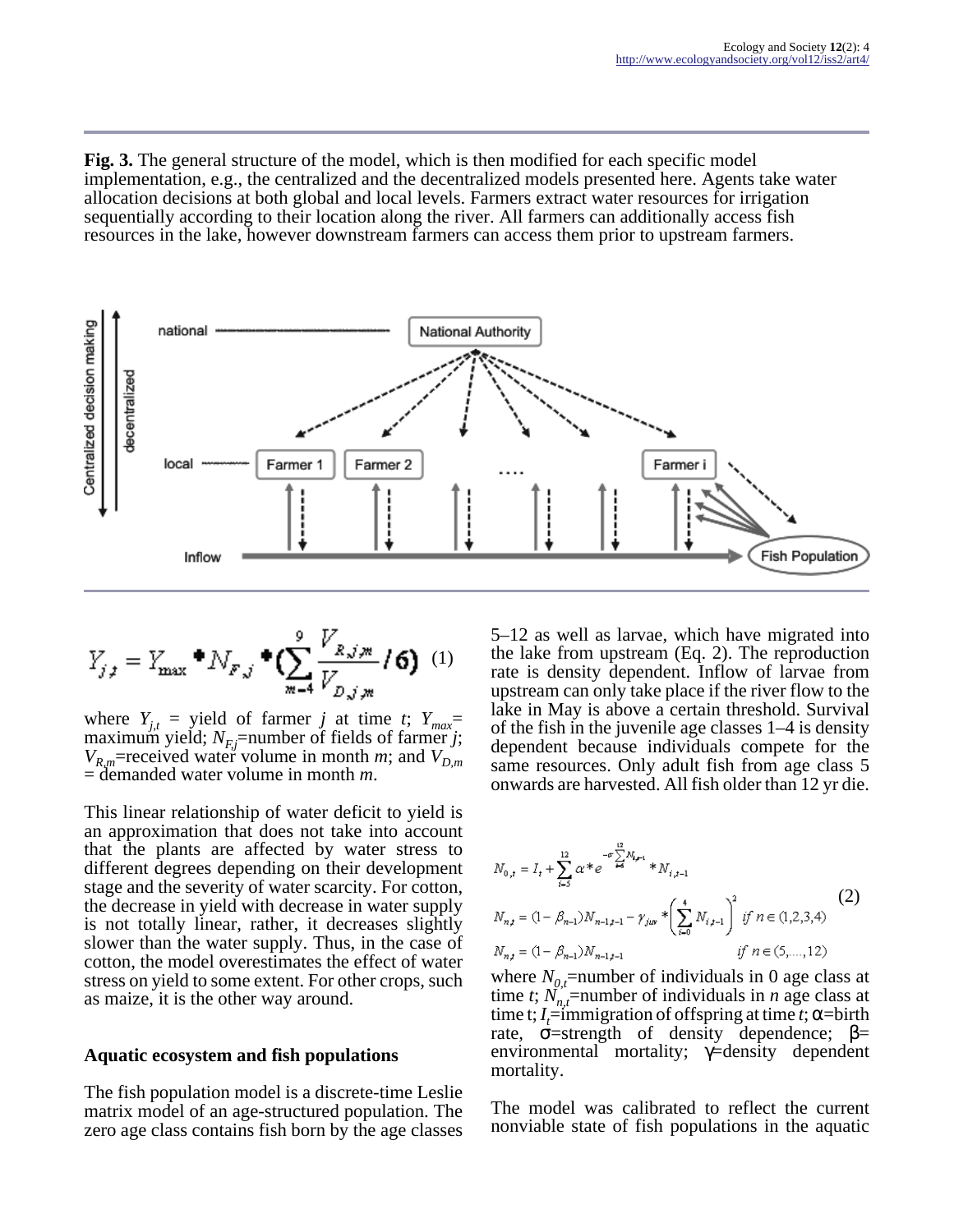ecosystems of the northern delta. Due to severe changes in the hydrological regime and a massive loss of spawning habitats, fish populations in the deltaic lakes cannot produce sufficient offspring to sustain their populations. Hence, they are dependent on inflow of offspring from upstream (Joldasova et al. 2002). This natural stocking mechanism creates exploitable fish populations in the lakes (Joldasova et al. 2003). The fish model was thus parameterized such that population growth is dependent on sufficient inflow of larvae. The inflow of larvae is dependent on the water inflow to the lake in May, which is the month of reproduction. The number of larvae transported into the lake is proportional to the water volume after the flow has passed a threshold value. Flow velocity below the threshold is too low to ensure the survival of the eggs and larvae.

# **Social system and agents**

The choice of how to represent the behavior of human actors in an agent-based model has a strong influence on model results. Gintis (2000) highlighted the implications of increasingly relaxing assumptions of the rational actor paradigm on the outcome of strategic interactions. Hare and Pahl-Wostl (2001) analyzed the impact of different behavioral types on simulation outcomes in a model that investigated the effectiveness of policy measures in influencing farmer behavior. They showed that the sensitivity of model results to structural uncertainties in the social model largely exceeded the effect of parameter uncertainties in the natural system. In this paper we have chosen an approach that aims at representing the behavior of rational agents in what is generally considered a more realistic approach than the rational actor paradigm from neoclassical economics. It is assumed that actors behave boundedly rational (Simon 1957) and because of limited information processing capacity rely on heuristics or hypotheses to guide their behavior (Ostrom et al. 1994, Ostrom 1999). The individual actor's heuristics are based on his past experience, knowledge of resources dynamics, expected water availability, and the expected behavior of other actors. Agents use a form of inductive reasoning (Deadman et al. 2000). They tend to stick to their past behavior and vary it only slightly as long as it produces satisfying results. Hence, agents are "satisficers" rather than optimizers. Individual farmers engage in a process of trial and error to determine their optimal harvest

level or to reach harvest levels that satisfy their basic needs. Collective actors, i.e., national authority, aim to achieve global agricultural production goals. The heuristics have been developed based on empirical knowledge from the case study river basin and using theoretical approaches of bounded rationality (Gigerenzer and Selten 2001, Ebenhoeh and Pahl-Wostl 2007).

In the current water management regime farmers in the Amudarya River basin are informed by the authorities about how much water they will receive to irrigate the number of fields and crops that have been determined based on state cropping plans. The government makes predictions on water availability by comparing current flow patterns with flow patterns observed in the past. Farmers have only little information on expected water availability, which in combination with wrong planning of the government can lead to severe crop losses. The heuristics for the decision making of the government and the farmer agents have been based on those empirical observations as well as the assumptions that agents have only limited information processing capacities and might follow other goals besides profit maximization, e.g. maintenance of a certain income level.

In the following the functions for the estimation of water availability and the calculation of global and individual returns are given. The actors' decision rules to choose the number of fields to irrigate are explained later when describing the different regimes.

# **Estimation of water availability**

Agents estimate water availability each season by evaluating the observed water flows from previous years during the peak month of July, i.e., either by the national authority at the inflow to the delta, i.e., a centralized regime, or by farmers along the irrigation network, i.e., a decentralized regime (Eq. 3). Because of different access to information or memory capacities of the agents, the number of past years included in the estimation of the current water availability can vary. These differences are incorporated into Eq. 3 through the coefficient delta raised to the power of the number of past years, representing the weight of preceding years. It decreases with distance from the current year. If  $delta = 1$  the expected water availability is the arithmetic mean of the years up to the current year,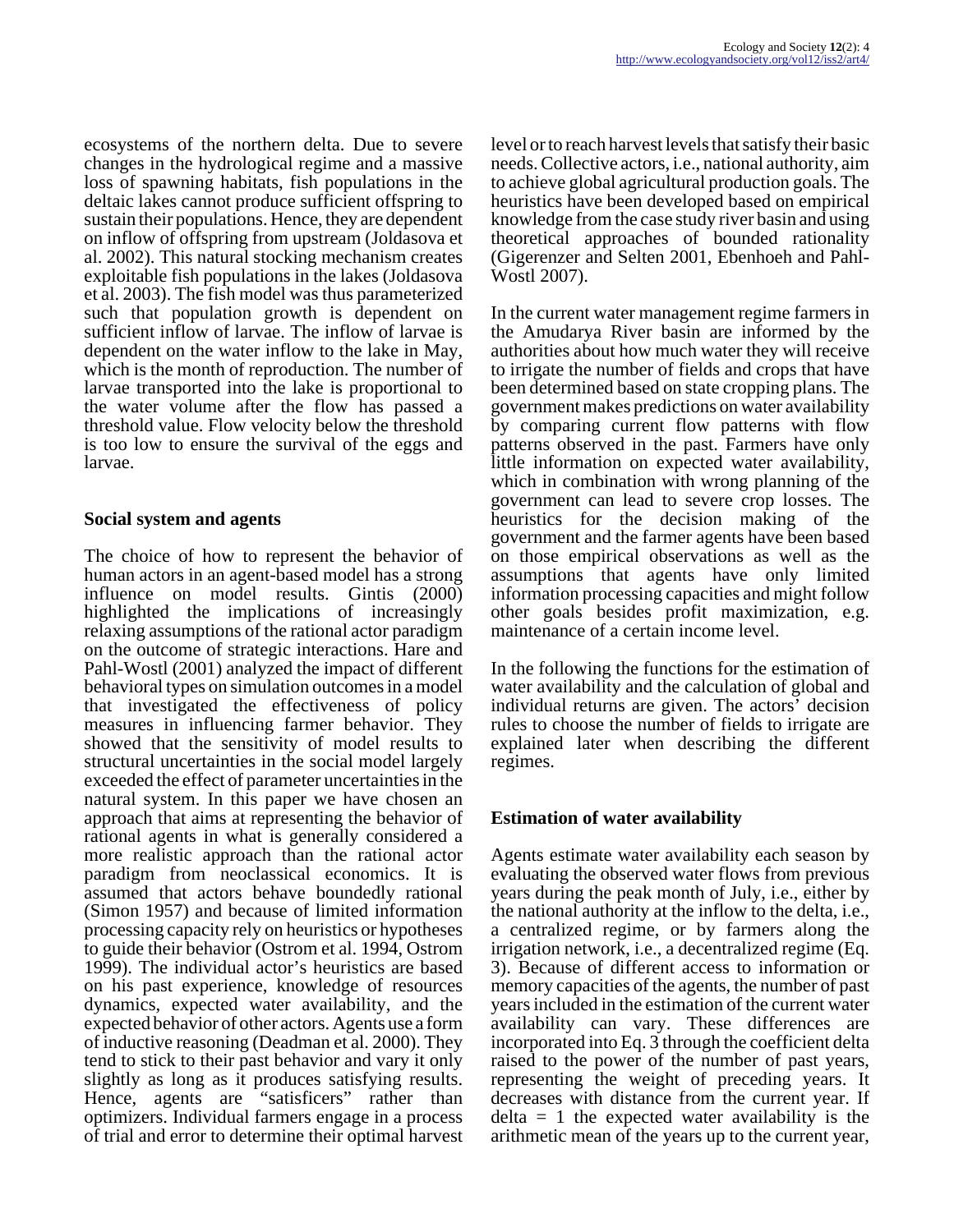and if delta << 1 water availability of the immediately preceding years dominate the prediction (Fig. 4). The smaller delta the more the estimates try to capture the fluctuations in the availability of the resource. Delta is a measure of the uncertainty the agents face in determining the amount of irrigated land and thus the agricultural investment for the current season.

$$
V_{B}^{\gamma}\left(t\right) = \frac{\sum_{i=0}^{t-1} \delta^{i} \cdot V_{B}^{\gamma}\left(t-1-i\right)}{\sum_{i=0}^{t-1} \delta^{i}} \tag{3}
$$

where  $V^7$ <sub>E</sub>=expected water volume in month 7;  $V^7$ <sub>R</sub>= received water volume in month 7;  $\delta$ =strength of memory of water availability in past years.

#### **Accumulation of financial capital: local and global returns**

At the end of the season, each farmer determines his individual accumulated returns, i.e., local returns/ financial reserve of the farmer, which is the accumulated return from the previous year plus the current agricultural yield and fish catch reduced by the costs for irrigation and consumption in the current year as shown in Eq. 4. One unit of fish is equivalent to 10 units of agricultural yield (scaling factor  $\lambda = 10$ , which reflects the empirical relationship of relative incomes from the two types of resources in the study area.

$$
R_{j\,j} = R_{j\,j-1} + Y_{j\,j} + \lambda^{\bullet} H_{j\,j} - C_{I,j\,j} - C_{C,j\,j} \quad (4)
$$

where  $R_{j,t}$ =accumulated local returns of farmer j at time t;  $\hat{Y}_{j,t}$ =yield of farmer j at time t;  $\lambda$ =scaling factor for income from fish catch;  $H_{j,t}$ =fish catch of farmer I at time t;  $C_{I,i,t}$ =irrigation costs of farmer I at time t;  $C_{C,i,t}$ =consumption costs of farmer j at time t.

The irrigation costs are fixed costs for the irrigation of a standard field with the standard crop, i.e., 5 units/field, multiplied by the number of fields irrigated. Consumption covers the annual expenses of a household independent of any agricultural or fishing activity. It is assumed constant and the same for each household, i.e., 40 units/yr. Consumption reflects the minimum amount of resources the household needs to survive. It thus cannot be reduced in low water years.

The global accumulated returns, i.e., financial reserves of the national authority, are determined as follows (Eq. 5). Note that income from fishing is not included in the global returns, because fishing activities are local subsistence activities and returns remain with the individual farmers. However, they enable the farmer to invest more into agriculture and thus indirectly influence global returns.

$$
R_{total,i} = R_{total,i-1} + Y_{total,i} - C_{I,total,i} - C_{C,total,i} \quad (5)
$$

where  $R_{total,t}$ =global returns at time t;  $C_{I,total}$ =sum of irrigation costs of all farmers;  $C_{C, total}$ =sum of consumption of all farmers; *Ytotal*=sum of yields of all farmers.

#### **APPLICATION**

In the following section, implementations of simplified centralized and decentralized management regimes are presented. In a centralized, top-down water management regime, the national authority at the global level formulates an allocation strategy, which is motivated by the aim to maximize global agricultural production. Farmers execute the orders from the national authority and irrigate the assigned number of fields. The national authority does not consider fishing as an additional income source. Farmers are free to fish in their spare time; however, the returns from this activity remain with the farmer and are not available for farming investments of the national authority. This regime caricatures features of the current water management practices in the river basin. In a decentralized, bottom-up management regime, on the contrary, the individual farmers themselves determine their strategies of water extraction aimed at increasing their local agricultural production. In the simplest case of open access to the water resources the global water allocation scheme emerges from the actions of the individuals. Subsistence fishing contributes to the farmer's individual income.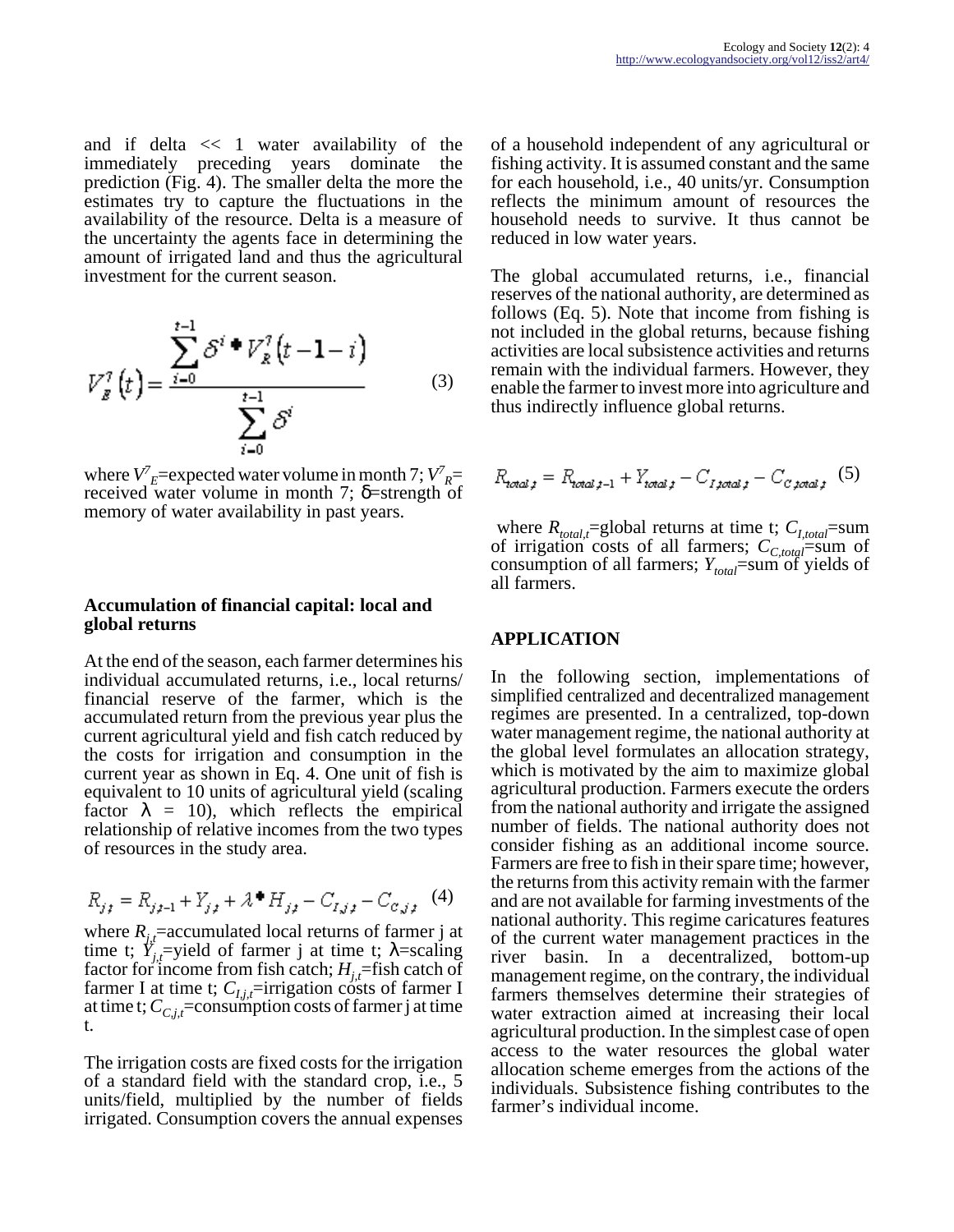

**Fig. 4.** Prediction of expected water availability with delta  $= 0$ , 0.5 and 1 compared to real water flows during the peak month, i.e., July of each year.

Both regimes are compared as to their local and global performance under different scenarios of information on water availability. A reference run in which the national authority has complete information on water availability in July was carried out for comparison. The quality of information on past water flows influences the quality of the prediction of expected water availability in the current year and thus the actor's response to variability in water availability and his success in irrigation. Uncertainty of water availability is a major challenge actors in the Amudarya River basin have to deal with. Scenarios run for 200 yr, and scenarios of both the centralized and decentralized models without fishing activities of the farmers will be presented to compare the effects of the different governance regimes on performance. An analysis of the effect of fishing follows.

#### **Allocation and fishing decision making in the centralized and decentralized regimes**

Figures 5 and 6 show activity diagrams of the centralized (Fig. 5) and the decentralized (Fig 6.) models. The agents make their decisions on the number of fields to irrigate each season based on their assessment of water availability and the financial resources available to them. In the

centralized regime (Fig. 5) the national authority determines how many fields can be irrigated with the expected amount of water, and given that it has enough financial reserves, equally distributes the amounts of water to withdraw for irrigation of the assigned number of fields to the farmers. If it is not sufficient, the national authority reduces the number of fields to the amount that can be financed. Contrary to the national authority farmers in the decentralized regime (Fig. 6) do not have information on real flows in the river and thus have to base their assessment of water availability on observations of the amounts of water they received in the past. In part this corresponds to reality since individual farmers do not have the possibility to measure water flows at the entrance to the delta, however, they most likely do observe real water availability at their location with simple means. Farmers try to determine their realistic limits to water withdrawal by trial and error. Besides assessing local water availability individual farmers also assess their personal income situation. If the past yield is below the minimum income requirements the farmer will increase the number of fields hoping that in the current year water availability will be higher again, but also risking of losing his investment to irrigate those fields. If his demands have not been met in the previous year but his income needs have been satisfied he will not risk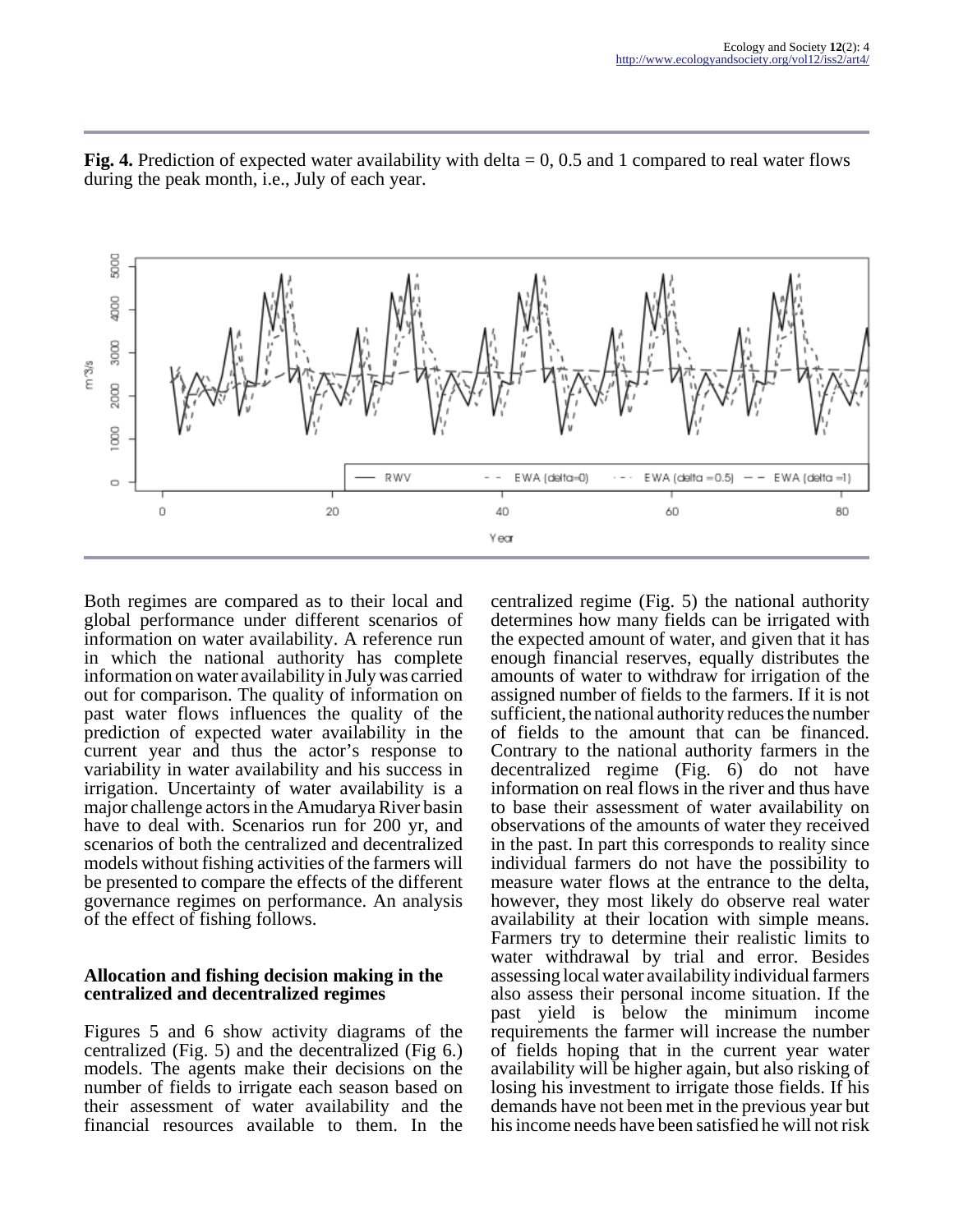and rather irrigate the number of fields suitable for the amount of water he expects. Again, the amount of fields irrigated is constrained by the financial reserves of the individual agent. Besides, there is an upper limit to the number of fields an individual farmer, in the decentralized version, or the total number of fields the national authority, in the centralized version, can irrigate.

All farmers can fish at no cost in their spare time without any effect on their agricultural activities. The last farmer downstream can access the fish resources first, because he is located closest to the lake. The other farmers access the lake in order of their distance from the lake. Each farmer tries to catch as many fish as given by the fixed target catch level, i.e., number of fish/yr\*farmer. All farmers have the same target catch level. Fish are caught randomly from one of the adult age classes. If there are no fish left in the selected age class the farmer has an unsuccessful attempt to catch fish.

At the end of each season, farmers harvest the fields and in some scenarios they fish. The local and global returns are assessed and added to the financial reserve.

### **Performance of the centralized and decentralized regimes without fishing**

Figures 7a and 7b show the global accumulated returns at the end of the simulation for the different delta scenarios with changes in the maximum total number of fields, i.e., centralized, or maximum number of fields/farmer, i.e., decentralized. The maximum number of fields/farmer (maxfields) in the decentralized regime determines the maximum amount of water one farmer can withdraw for irrigation and thus the maximum returns he can receive. It can be seen that the global accumulated returns are higher for the centralized regime for most values of delta and maxnumfields. In both regimes the performance increases with an increase in quality of estimation of water availability (delta). However, although this is linear in the centralized case, highest performance in the decentralized case are with intermediate values of delta, except for high maxfield values. It can also be seen that with low deltas both regimes break down. Although in the centralized case the breakdown only occurs with  $delta \ll 0.2$ , in the decentralized case breakdown happens with delta  $\leq 0.4$ , depending on the maximum number of fields/farmer. The maximum

global accumulated return in the centralized model with delta  $= 1$  is 8045. This is still half as much as with perfect knowledge on water availability in July (16581).

The increase in accumulated global returns with delta can be explained by the better estimation of number of fields to irrigate which increases returns on irrigation costs. Total yields remain almost equal for delta  $> 0.1$  (centralized) and delta  $> 0.5$ (decentralized). The breakdown in the low delta scenarios occurs because losses have reduced the individual or global financial reserves to an extent that there is no financial capital left to sustain consumption and provide investment for the next irrigation season.

The maximum number of fields that the national authority can irrigate does not have an effect on the outcome above a value of approximately 140 fields. A total of 72 fields that produce maximum yield are needed to compensate for consumption and irrigation costs/yr in both regimes. However, due to imprecise estimation of water availability maximum yield cannot be achieved on all fields. In the decentralized regime, the maximum number of fields each farmer can irrigate affects total returns up to a value of 70 fields/farmer. With high maximum numbers of fields/farmer, the system becomes more like a single user system, which is similar to a centralized regime, because the first few farmers upstream can use most of the water. With intermediate number of fields/farmer, e.g., 35 – 55 fields/farmer, and delta values between 0.3 and 0.6, the system performance is very low. In those cases the net losses in low water years are higher than the net gains in high water years, often because a farmer with intermediate income crossed a critical threshold to sustain his irrigation and went out of business. This causes the total performance to decrease.

Besides the maximum number of fields a farmer can irrigate, outcomes of the decentralized regime are sensitive to the minimum yield a farmer uses as a threshold for a decision to increase the number of irrigation fields. The minimum yield requirement is an indicator of the risk a farmer is willing to take and is discussed in more detail in the annex.

The distribution of yields of individual farmers strongly varies with delta as well as between the two regimes (Fig. 8). Generally, yields are more equally distributed among upstream and downstream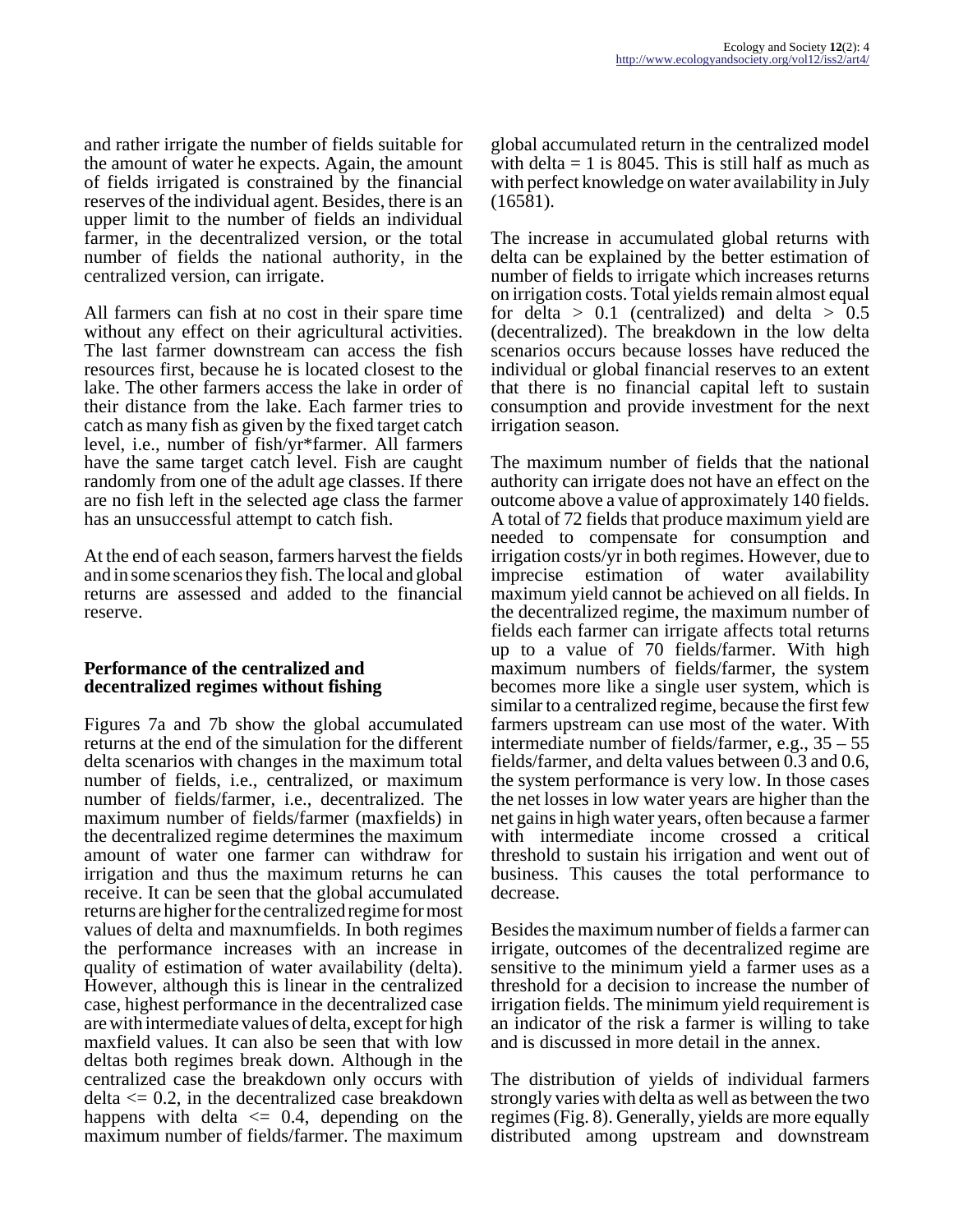**Fig. 5.** Activity diagram of the centralized model. Sequence of activities within 1 yr (t). EWA(t)= expected water availability in mo 7 of yr t,  $RWV(t)$ = requested water volume in mo 7 of yr t, Total IC = total costs of irrigating the total amount of fields, NAFR = Financial Reserve of the National Authority, cropneed = water needed to irrigate one field of the respective crop, and cropcost = cost of cultivating the crop on one field.



farmers in the centralized regime. This is in the nature of the allocation mechanisms, which in the centralized regime allocates resources equally to all farmers. Nevertheless, inaccurate estimations of water availability by the national authority affect the downstream farmers first, lowering their individual performance and making it more variable. With the low quality assessment of water availability, i.e., delta  $= 0$  and 0.1, farmers obtain yields only in single years, mainly during the beginning of the simulation. With delta  $= 1$  the number of irrigated fields converges to an average value, which is lower and has stronger variations

the further downstream a farmer is located. However, since farmers receive all capital they need to irrigate their fields from the national authority they can plant even if their individual financial reserves would be too low.

In the decentralized model, benefits from resource use are distributed very unevenly. The first three farmers can produce high yields no matter how good their estimation of water availability. Yields of the upstream farmers are much higher than the downstream ones and much higher, i.e., up to 3.5 times for farmer 1, than in the centralized model.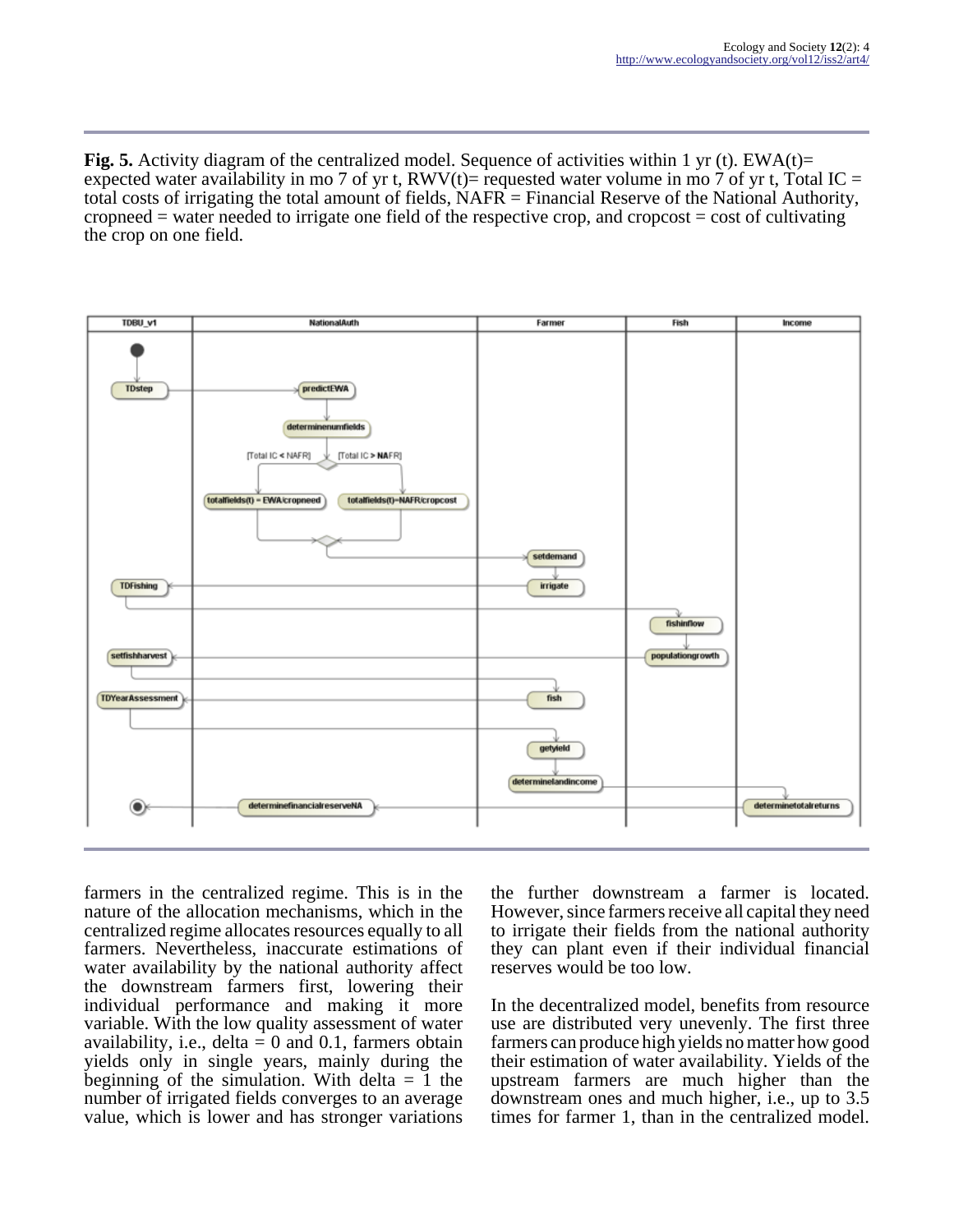**Fig. 6.** Activity diagram of the decentralized model. Sequence of activities within 1 yr (t). EWA(t)= expected water availability in mo 7 of yr t, RWV(t)= requested water volume in mo 7 of yr t, DWV(t) = delivered water volume in mo 7 of yr t,  $Y(t) =$  yield in yr t, IC = costs of irrigating the total number of fields, FR = financial reserve, cropneed = water needed to irrigate one field of the respective crop, and  $\text{cropcost} = \text{cost}$  of cultivating the crop on one field.



With better estimations, more farmers can irrigate, but in all scenarios, farmers 6 to 9 eventually go out of business.

The abundance of fish in the adult age classes in the centralized regime without fishing is similar in all but the delta  $= 0.8$  and 0.9 scenarios where it is approximately 35% higher (Fig. 9a). Here, inflow to the lake crosses the threshold in more years then in the other scenarios, thus creating a larger inflow of larvae into the lake. The inflow of larvae is significantly higher with delta  $= 0$  and 0.1, because in these scenarios less water is used in agriculture and instead reaches the lake (Figure 9b). However, due to the very high inflow density regulation prevents the adult age classes from growing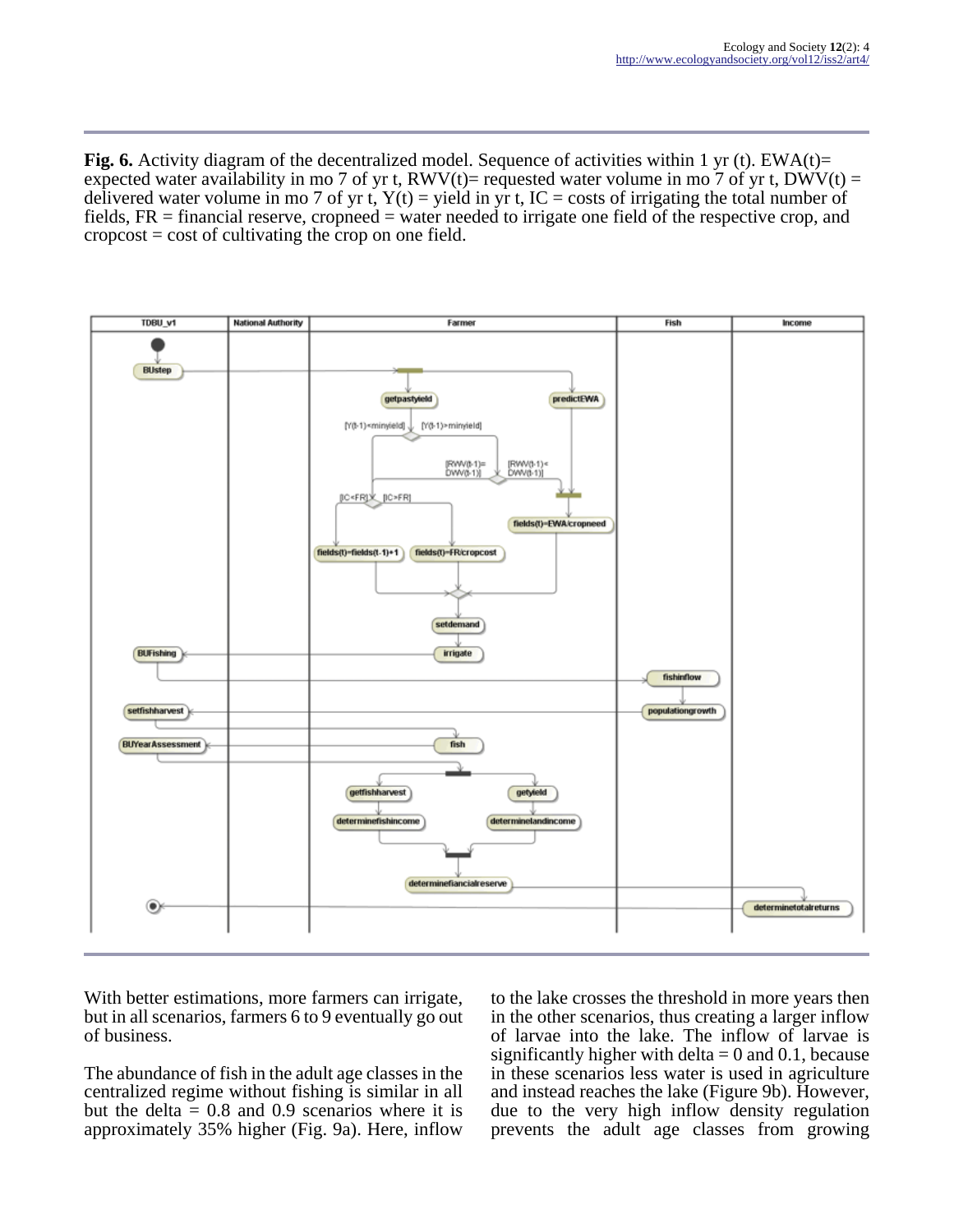**Fig. 7.** Total accumulated global returns at the end of the simulation period (yr 200) with change in the maximum total number of fields (centralized) or maximum number of fields/farmer (decentralized) for the a) centralized and b) decentralized models without fishing, and c) decentralized with fishing. D) Comparison of the total accumulated global returns at the end of the simulation period of the centralized, decentralized without fishing and decentralized with fishing for a run with maximum number of fields/  $farmer = 20$ .

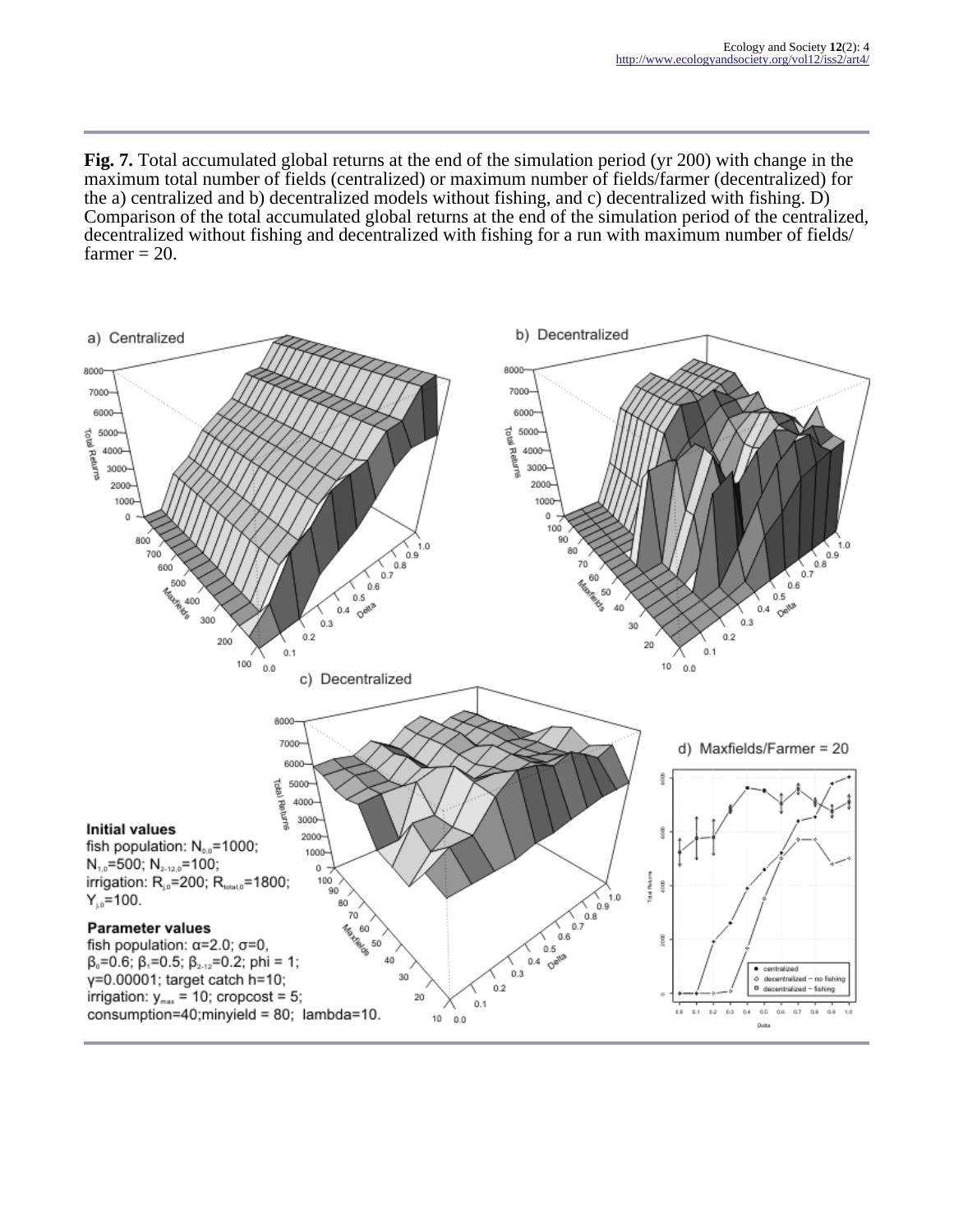**Fig. 8.** Annual yields/farmer for delta  $= 0$  and delta  $= 1$  for the a) centralized and b) decentralized models without fishing. Parameter values are the same as in Fig. 6, i.e., max. number of fields– centralized: 180, maximum number of fields/farmer–decentralized: 20.



a) Centralized

b) Decentralized

equivalently. In the decentralized model without fishing abundances in the adult age classes are higher because fewer active farmers use less water in agriculture, which leads to a higher inflow of larvae into the lake. Fishing decreases fish abundance but also the inflow to the lake because with the additional income from fishing, farmers perform better in agriculture and use more of the available water. Fish catch is almost identical in all delta scenarios.

### **Diversification of resources use: the impact of fishing**

When farmers additionally engage in fishing activities the yields and the local and global accumulated returns change; some of them significantly. Here, only the impact of fishing on the global accumulated returns (Fig. 7c) and the individual returns of the last farmer (Fig. 10) in the decentralized regime can be presented. Note that the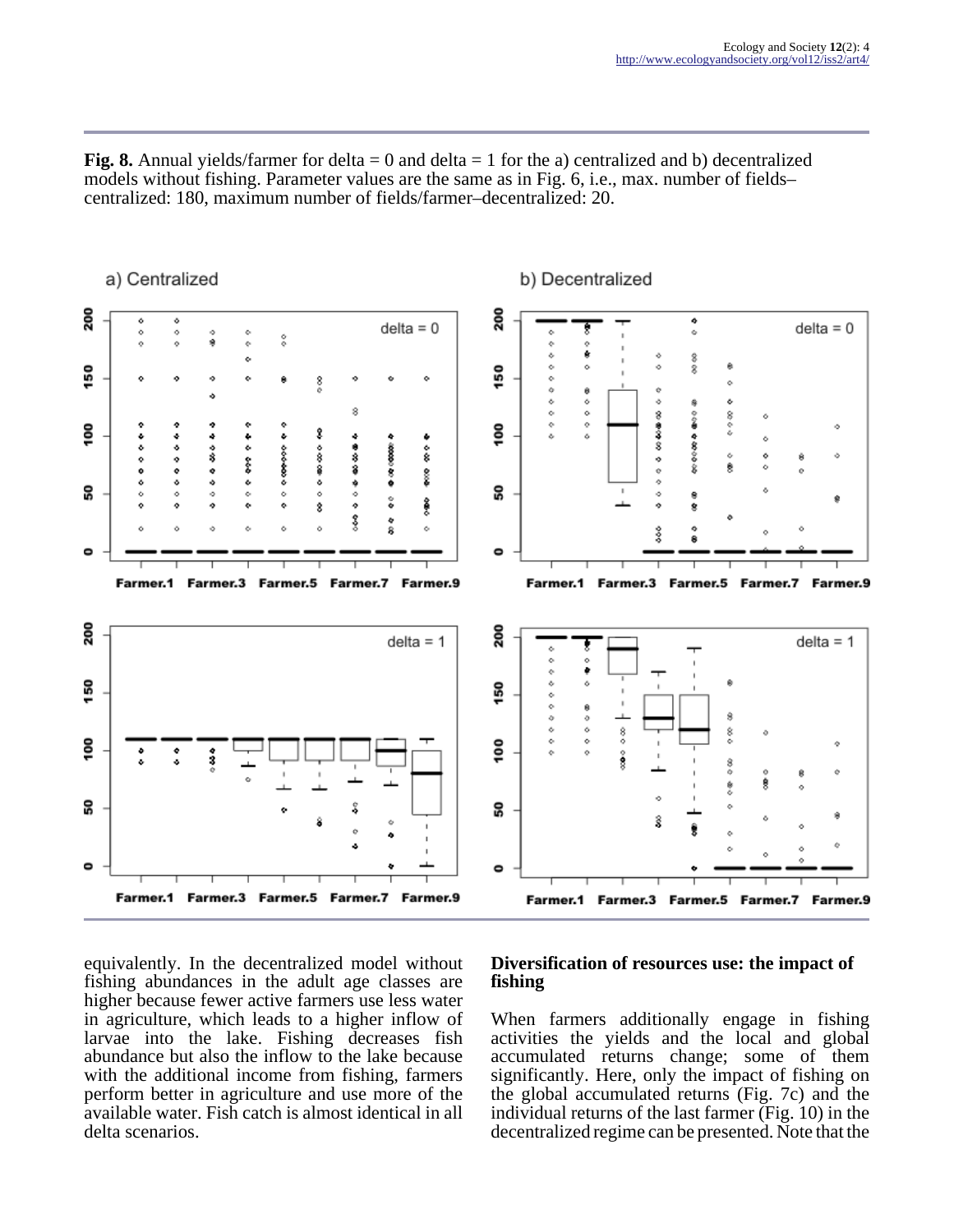**Fig. 9.**. A) Total mean abundance in adult age classes of the fish population with different deltas for the centralized, decentralized without fishing, and decentralized with fishing models. Mean catch for the decentralized model with fishing. B) Mean inflow of larvae into the fish population with different delta for the centralized, decentralized without fishing, and decentralized with fishing models. Parameter values are the same as in Fig. 6.



global accumulated returns in the scenarios with fishing summarize only the returns from crop production, not fishing, so that all scenarios can be compared directly. The increase in global returns is caused by the indirect compensatory effect of fishing on the individual level in low water years. The individual returns that each farmer can generate by fishing depend on the state of the fish population, which is a function of water inflow, his access to them, and the target catch level. With low target catch levels, all farmers can succeed in catching fish, and with higher levels, the first farmers accessing the lake deplete the resources (see also sensitivity analysis in Appendix).

Results show that the income from fishing activities create a buffer in low water years that prevents the farmer from going out of business and allows him to retain sufficient financial resources to invest in agriculture in the next year. This effect is especially pronounced in the low delta scenarios (0–0.4), where high uncertainty in water availability has caused the system without fishing to break down. Moreover, differences in returns between the different delta scenarios are much smaller. The performance of the decentralized regime is better than without fishing (Fig. 7d) and compares well with the centralized regime with high delta values and performs better in the low delta range. The decrease in differences between the performance of the centralized and decentralized regime also holds when the returns from fishing are included into the global returns of both regimes.

The maximum number of fields a farmer can irrigate (maxfields) influence outcomes for low delta values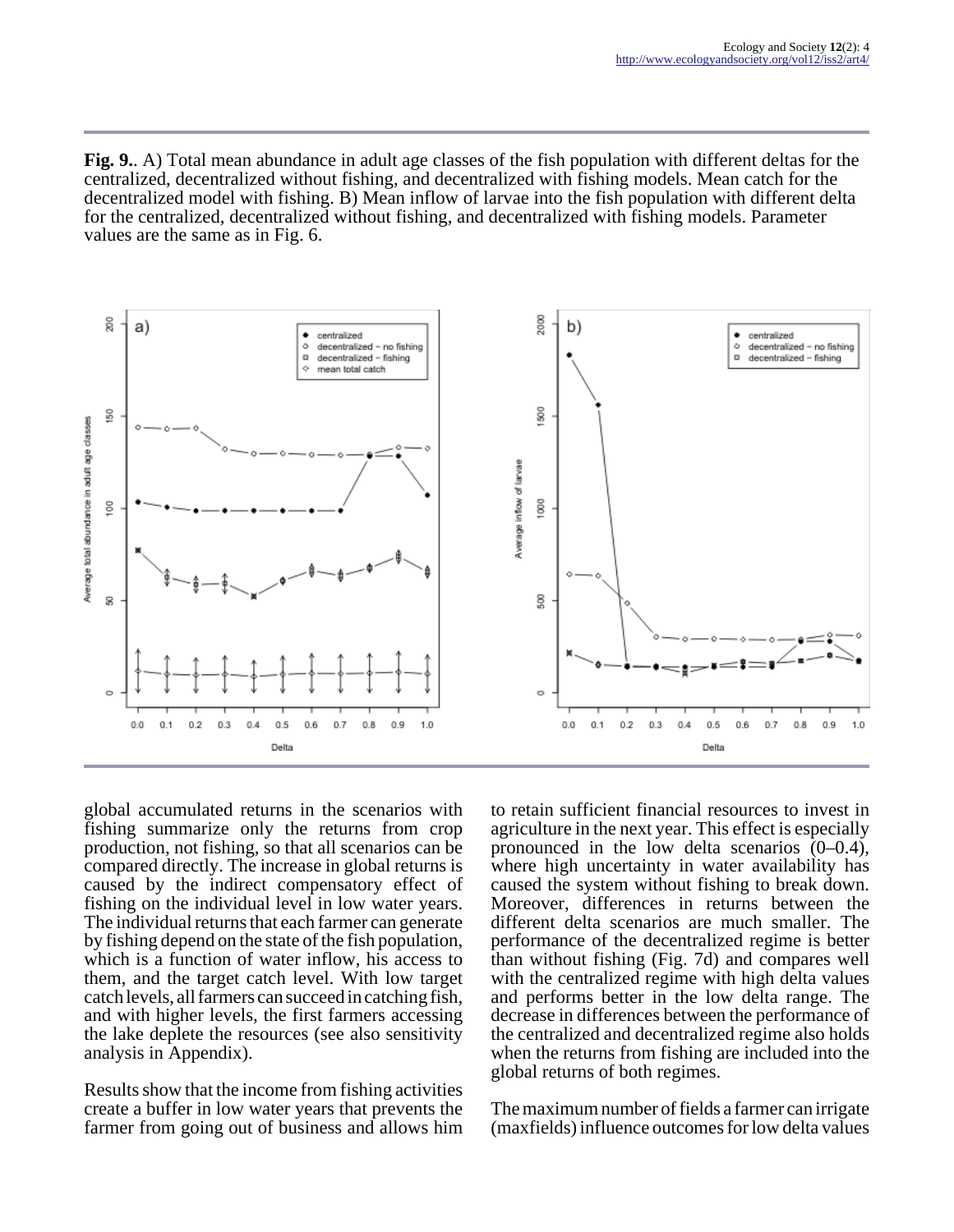

**Fig. 10.** Individual returns over time of farmer 9 for delta 0, 0.1, 0.2, ...., 1. Parameter values are the same as in Fig. 6, except for target catch level h=100.

(0–0.2). However the impact is not as strong as without fishing. Fishing activities prevent the decline for intermediate values as in the scenario without fishing. Outcomes of the decentralized model are sensitive to the fish population growth, and the scaling factor for income of fishing, especially for low delta values and low values of the respective parameters (see sensitivity analysis in Appendix).

Fishing activities reduce the fluctuations in the individual returns of each farmer, especially the downstream ones. The lower the potential income from agriculture for the downstream farmers in the decentralized model, the higher their fish catch has to be to achieve income levels that enable the farmer to invest in agriculture. It also takes significant time until fish population dynamics and catches are stabilized and the downstream farmers can increase their individual returns (Fig. 10). There is thus a trade-off between decrease in agricultural returns and increase in fishing returns with increasing distance down the river. If farmers go out of business water use for agriculture is reduced, which improves the state of the fish population.

# **DISCUSSION**

The two regimes presented in the example caricaturize a centralized and a decentralized regime of water allocation decision making. The structural differences between the two regimes are manifested in the level at which information on past water flows is generated, at which allocation decisions are taken and returns are accumulated. While the centralized regime has access to information of total water flows into the region, and takes allocation decisions that aim to optimize return at the global level using global financial resources, the decentralized regime has information on flows received at a certain location along the river, and takes allocation decisions that aim to increase individual returns using the available individual financial resources.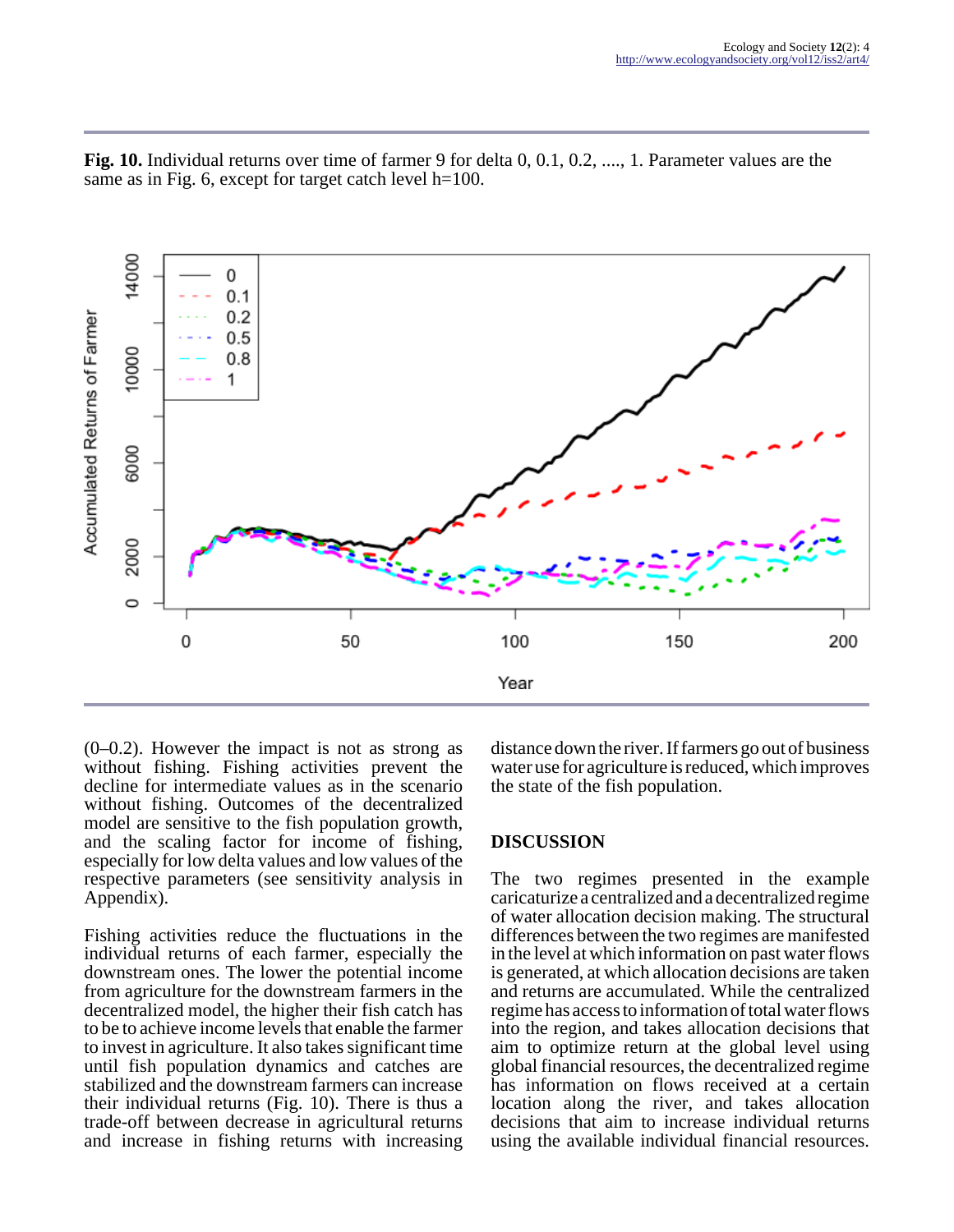Both regimes are exposed to disturbances in the form of regularly recurring low water years. In the modeling exercise two mechanisms that might affect the resilience of both regimes are tested: (1) the potential to estimate the state of the resource to reduce the uncertainty of water availability and (2) diversification of water use.

Both mechanisms have an effect on the performance and thus resilience of both regimes. The quality of the prediction of water flows (delta), which is influenced by the memory capacity of each agent, determines its adaptive response to changes in water availability. With the given regularly fluctuating flow pattern the centralized regime performs better with increasing delta. Highest returns are achieved when the national authority uses the approximated mean water availability as a predictor, thus neglecting annual fluctuations. In the decentralized regime, however, an increase of delta can improve performance only to a certain extent with returns decreasing again when delta approaches 1. An interesting extension for future simulations will be to test the effect of heterogeneous agents that have different deltas, or can adjust their delta through learning.

Diversification of water use increases the resilience of both regimes to low water years and forecasting errors. Fishing activities act as a linkage between upstream and downstream water use, because the order of access to the fish resources is opposite to the access to water resources. This can increase the performance of the decentralized system with high fishing levels even beyond that of the centralized one because water resources can be used more efficiently. The contribution of this alternative water use to the individual returns could even be increased if the water and thus larvae inflow to the ecosystem would be actively managed. Understanding the resolution of the trade-off between different water uses is one question we intend to address using the model.

In the given version the centralized regime performs better because decisions taken by the national authority equalize access for all farmers to sufficient levels of water and financial resources for cropping. The regime can thus make better use of high water years, which increases returns. However, when performance is too low to sustain all individuals the centralized system completely breaks down, while in the decentralized case the upstream farmers can still survive. In such a case the complete

independence of the individual agents proves to be an advantage. Otherwise, in the decentralized regime the lack of institutions that regulate access to the resources and/or of coordination among agents forces downstream farmers out of business in low water years. They cannot resume agricultural activities because of insufficient financial resources. Abundant water resources in high water years can thus not be used for irrigation any longer. By subsidizing the downstream farmers the centralized regime can use the water resources more efficiently.

Interestingly, the situation of unequal water distribution seen to emerge in the decentralized model without fishing has been observed in the Amudarya river basin during the severe drought years 2000 and 2001. During the drought the downstream users often received less than half the allotment of "normal" mean water availability years, which the upstream users continued to receive even at historically low river flows. Thus, although the centralized regime was intended to mimic the structure of the current water management regime, the current regime shows behavior closer to that of the decentralized one. In the reality of water management in the Amudarya River basin, regional and local level authorities often do not comply with the orders from the national government and manage the resources according to their own rules (R. Yalcin, *personal communication*).

Excessive use of water for irrigation combined with heavy fishing can reduce the fish population to very small numbers. However, fish populations can rebound when a decrease in agricultural activities increases the inflow of offspring. This may happen when the downstream farmers go out of business and only rely on fishing. The resilience of the virtual fish population is thus a function of the inflow of offspring, which might be an over-simplification of the actual ecological dynamics.

Model outputs suggest that the governance structure expressed in the two regimes has a significant effect on the resilience of the coupled system. Model runs without diversification and other institutions to regulate resource access indicate that the participation of more, especially local, actors in the decision does not enhance the system's resilience, contrary to some empirical studies (Ostrom 1990, Tang 1992). Moreover, increasing the number of agents taking individual decisions increases the inequality among agents (see also Janssen 2007).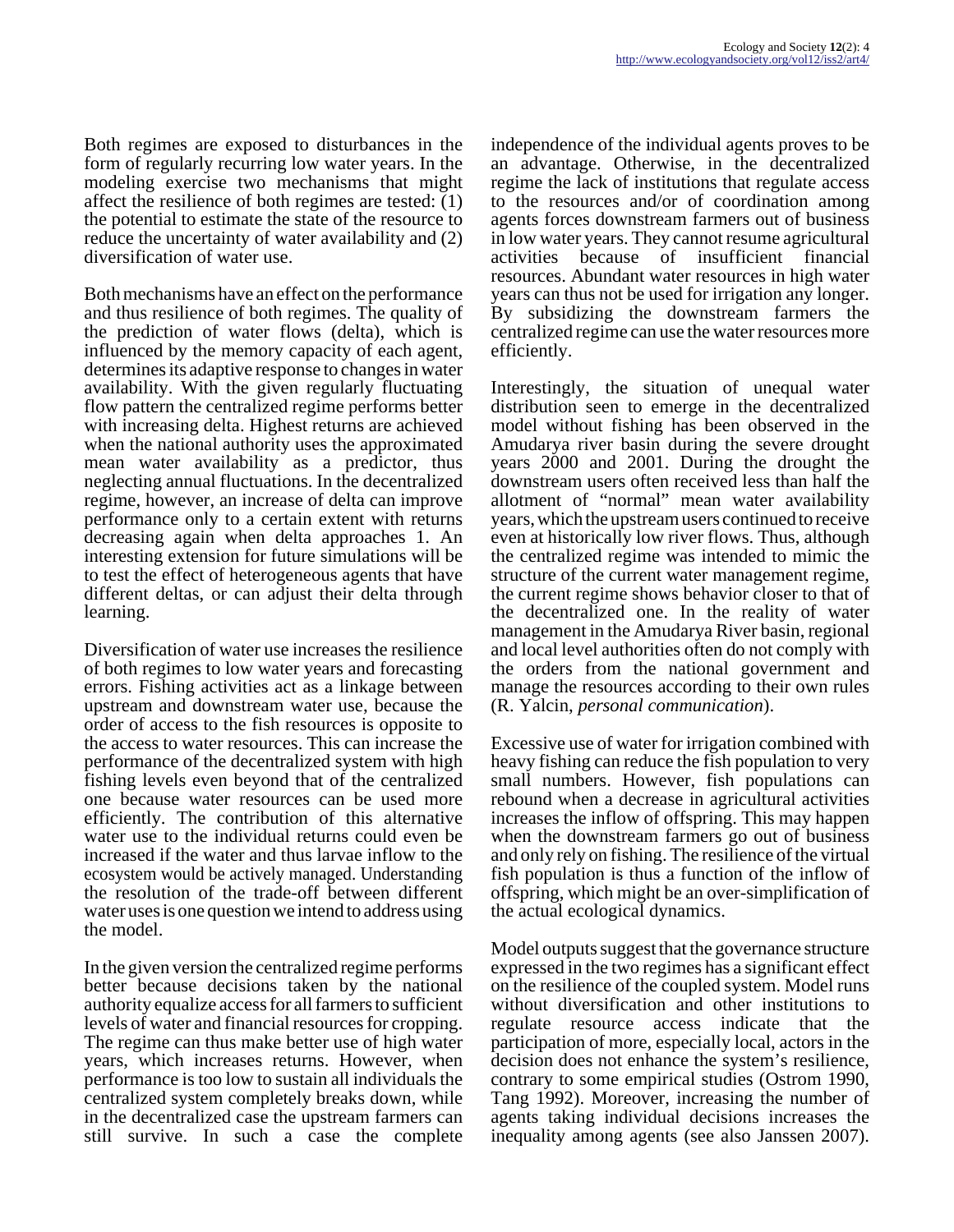However, these results should be interpreted with caution given the simplistic implementation of the decentralized regime, which neglects communication and collective action among the individual actors or the emergence of a market for land or water. Besides, the superiority of the centralized regime, which in the best scenario has a 40% higher return than in the decentralized regime, might decrease or vanish once aspects of noncompliance with the rules from the national authority and nonregular fluctuations in water availability are taken into account. Noncompliance and free riding are fundamental problems in common-pool resource management, which affect both types of regimes. Empirical evidence suggests that in some situations self-governance is better capable of coping with them (Ostrom 1990, Tang 1992).

The model structure proved useful first as a vehicle to formalize our ideas about the core differences in structural and functional characteristics of agentresource interactions between centralized and decentralized regimes. Second, contrasting the outputs of different regimes was valuable to investigate the impact of these characteristics and related uncertainties in resources availability on the resilience of the coupled system. We have chosen these simplified representations in order to allow for a systematic testing of the effects of structural characteristics on resilience. However, the use of an agent-based approach gives us the opportunity to test the resilience of alternative regimes that differ in human factors and behaviors such as cooperation and collective action. To further investigate those characteristics the decision making structure and interactions between agents and resources will be systematically varied. In the next modeling steps we want to carry out an exploration of what individual behaviors and simple rules can improve the performance of the bottom-up regime (see also Anderies 2000 for an example of traditional societies). This includes increasing the possibilities for agents to adapt their strategies based on the experiences they gain, addressing issues of noncompliance of agents, heterogeneity of agent behavior and in particular institutions for collective action. Further, the impact of the buffering capacity of a water storage reservoir or the fish population will be investigated. Another interesting question is how information availability and transfer as well as the level of strategic planning influences the capacity of the agents and the system to adapt. In the current regimes in the Amudarya River basin there is little strategic planning because the government today is mainly concerned with day-today operational management (I. Abdullaev, *personal communication*).

Limitations of agent-based approaches lie in the restricted possibilities for formal verification and validation. The sensitivity analysis of the decentralized regime confirms that when information on water flows is very limited, i.e., low delta values, the tradeoff between water use for irrigation and water use for fish production strongly determines the performance of the system. In those scenarios outcomes are sensitive to changes in any of the determining parameters for fish population growth and agricultural production. This tradeoff will be the subject of further investigations with the model in the future. Moreover, more analyses have to be carried out to further test whether management strategies are robust under various equally plausible assumptions on agent behavior and to analyze the coupling of the social and ecological systems. In this respect, an advantage of a heuristics-based approach to model agent decision making is the possibility to validate rules with stakeholders on the ground or through field work that may include stakeholder analysis and knowledge elicitation in interviews, questionnaires and role-playing games (Barreteau et al. 2001).

# **CONCLUSION**

The models presented here are a first attempt to develop simple models to systematically test structural and functional mechanisms that influence the response to disturbances of a coupled socialecological system in a river basin. Such models can be valuable tools to identify potential mechanisms of resilience of specific social-ecological systems, e.g. in a common pool resource management situation. The two examples of a simple centralized and a decentralized regime show that under the given conditions the centralized system performed better as long as there is only one type of water use, e.g., irrigation, and variability in water availability is predictable. However, relaxing some of the strong assumptions on resources and agent behavior might reveal that a well designed decentralized regime performs better, as is already the case in the simple examples with high fishing activities. Careful analysis of such models can reveal robust structural features and rule sets that are little sensitive to the assumptions about agent behavior and learning.

We want to emphasize the need to study the dynamics of coupled social-ecological systems,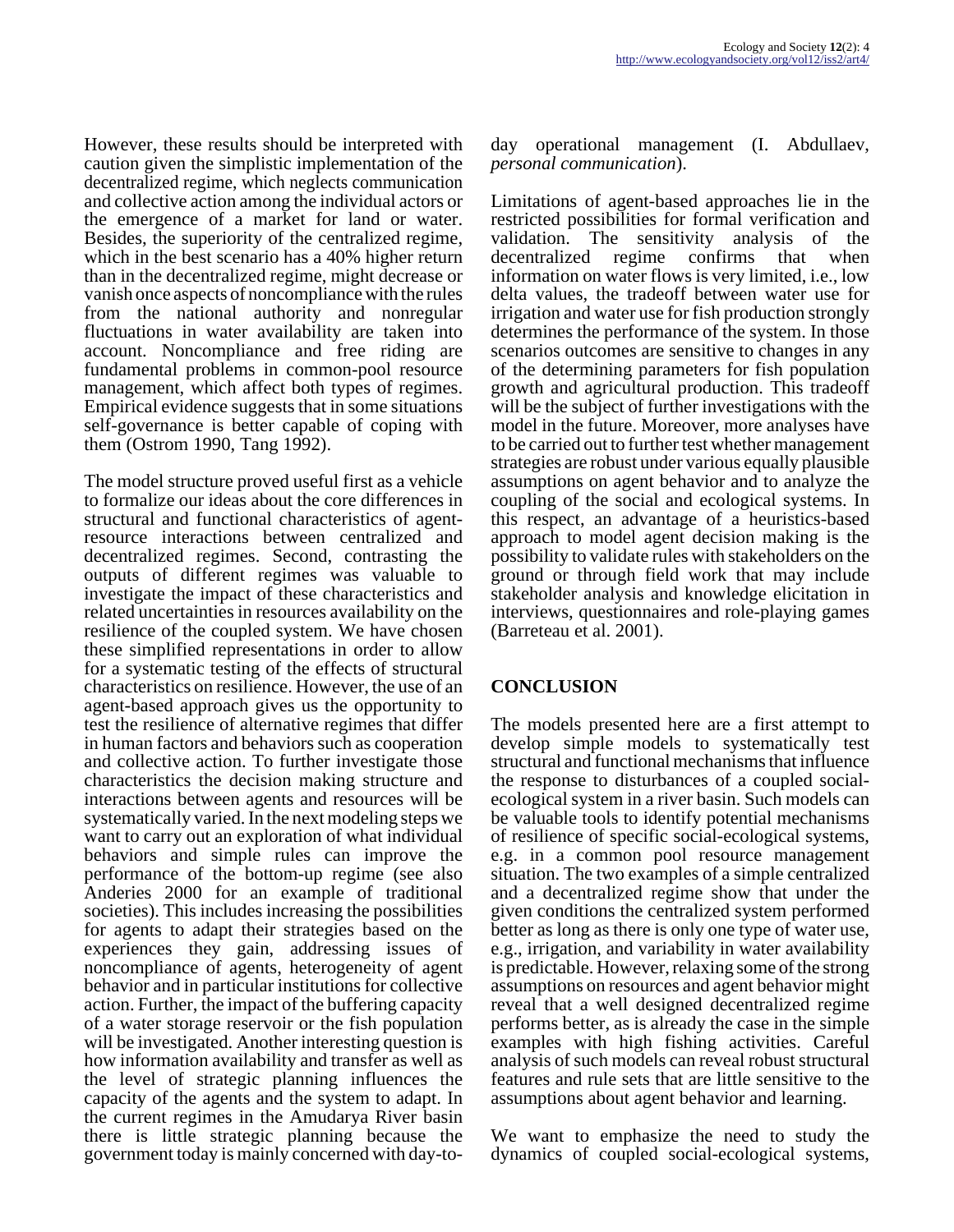especially their capacity to cope with change, as a theoretical basis for ecosystem and resource management. The given approach uses a real world example as context to explore theoretical issues such as implications of structural organization for the functioning of the system. Better understanding of system dynamics and the source and role of change in adaptive systems will assist identification, design and evaluation of management interventions and can inform an adaptive management process. In a river basin that historically has been conservatively managed from the top down, it is difficult to imagine how innovations at local and national levels might interact to affect water use, economy and society or, ultimately, their resilience to various sources of uncertainty and change. The model so far has shown potential for analysis of different policy options and their implications.

*Responses to this article can be read online at: <http://www.ecologyandsociety.org/vol12/iss2/art4/responses/>*

### **Acknowledgments:**

*The first author would like to thank Heather Leslie, Akiko Satake and Simon Levin for many valuable discussions on modeling human-environment interactions and comments on earlier versions of the manuscript. We are very grateful to our NeWater colleagues, especially Jan Sendzimir, Piotr Magnuszewski, and Resul Yalcin, for the constant dialogue and exchange on resilience and adaptive capacity in river basin management and analysis of the current water management regime in the Amudarya river basin. Critical comments of Olivier Barreteau, Georg Holz, Eva Ebenhöh and Jan Sendzimir and of two anonymous reviewers significantly improved an earlier version of the manuscript. The work of the first author was supported by a Marie Curie International Fellowship within the 6th European Community Framework Programme and support for traveling by the NeWater project (New Approaches to Adaptive Water Management under Uncertainty, Contract no 511179 (GOCE)).* 

### **LITERATURE CITED**

**Anderies, J. M.** 2000. On modeling human behavior and institutions in simple ecological economic systems. *Ecological Economics* **35:**393-412.

**Anderies, J. M., M. A. Janssen, and E. Ostrom.** 2004. A framework to analyse the robustness of social-ecological systems from an institutional perspective. *Ecology and Society* **9**(1):18. [online] URL: [http://www.ecologyandsociety.org/vol9/iss1/](http://www.ecologyandsociety.org/vol9/iss1/art18/) [art18/.](http://www.ecologyandsociety.org/vol9/iss1/art18/)

**Anderies, J. M., M. A. Janssen, and B. H. Walker.** 2002. Grazing management, resilience, and the dynamics of a fire-driven rangeland system. *Ecosystems* **5:**23-44.

**Anderies, J. M., B. Walker, and A. Kinzig.** 2006. Fifteen weddings and a funeral: case studies and resilience-based management. *Ecology and Society* **11**(1):21. [online] URL: [http://www.ecolog](http://www.ecologyandsociety.org/vol11/iss1/art21/) [yandsociety.org/vol11/iss1/art21/](http://www.ecologyandsociety.org/vol11/iss1/art21/).

**Barreteau, O., F. Bousquet, and J.-M. Attonaty.** 2001. Role-playing games for opening the black box of multi-agent systems: method and lessons of its application to Senegal River Valley irrigated systems. *Journal of Artificial Societies and Social Simulation* **4**(2):5. Available online at: [http://jasss.s](http://jasss.soc.surrey.ac.uk/4/2/5.html) [oc.surrey.ac.uk/4/2/5.html.](http://jasss.soc.surrey.ac.uk/4/2/5.html)

**Barreteau, O., F. Bousquet, C. Millier, and J. Weber.** 2004. Suitability of multi-agent simulations to study irrigated system viability: application to case studies in the Senegal River Valley. *Agricultural Systems* **80:**255-275.

**Bousquet, F., and C. Le Page.** 2004. Multi-agent simulations and ecosystem management: a review. *Ecological Modelling* **176:**313-332.

**Carpenter, S., W.Brock, and P. Hanson.** 1999. Ecological and social dynamics in simple models of ecosystem management. *Conservation Ecology* **3**  $(2):4.$  [online] URL: [http://www.consecol.org/vol3/](http://www.consecol.org/vol3/iss2/art4) [iss2/art4/](http://www.consecol.org/vol3/iss2/art4).

**Deadman, P., E. Schlager, and R. Gimblett.** 2000. Simulating common pool resource management experiments with adaptive agents employing alternate communication routines. *Journal of Artificial Societies and Social Simulation* **3**(2):2. Available online at: [http://jasss.soc.surrey.ac.uk/3/2/2.](http://jasss.soc.surrey.ac.uk/3/2/2.html) [html](http://jasss.soc.surrey.ac.uk/3/2/2.html).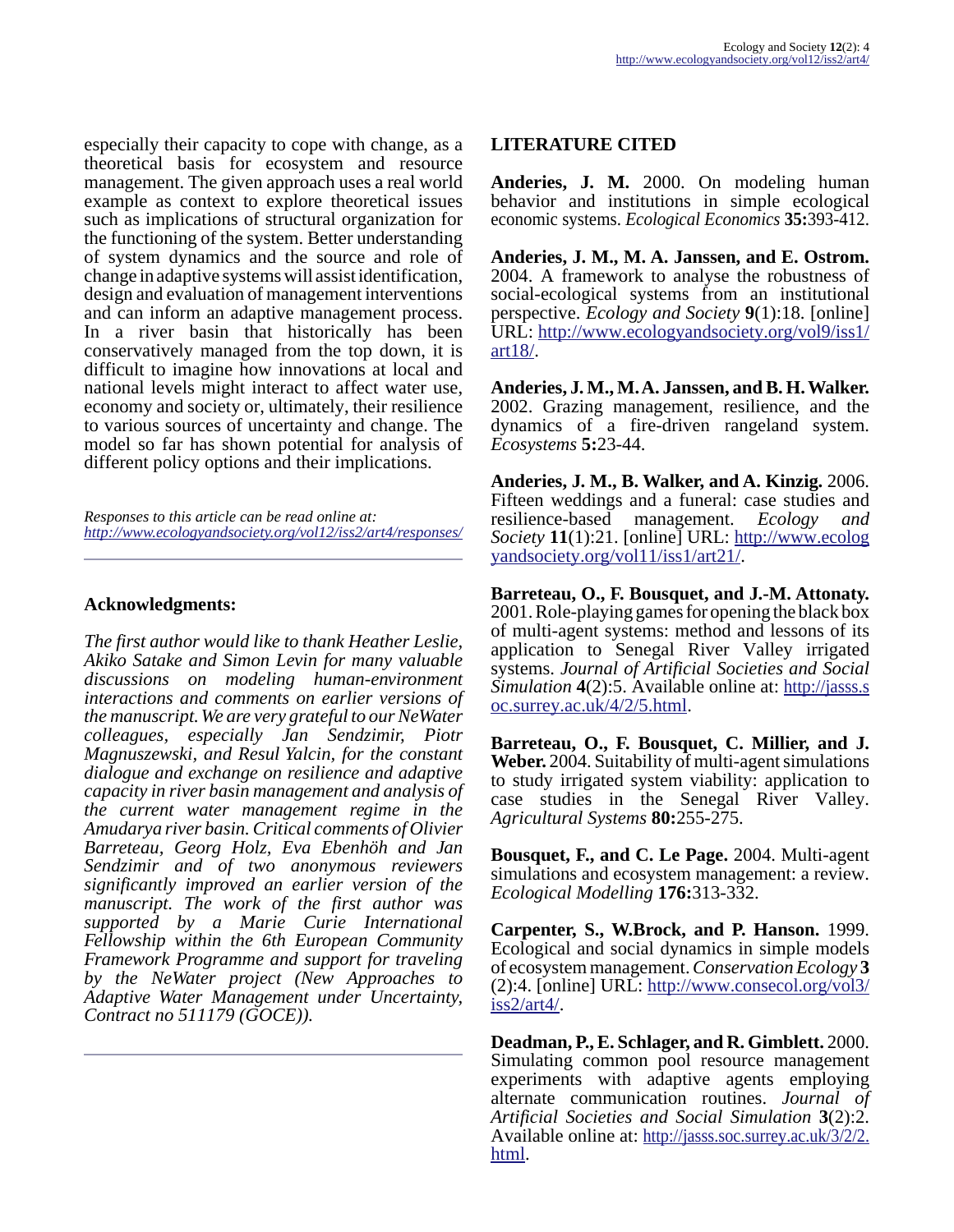**Dinar, A., M. W. Rosegrant, and R. Meinzen-Dick.** 1997. *Water allocation mechanisms: principles and examples.* Working Paper. Worldbank, Washington, D.C., USA.

**Ebenhoeh, E., and C. Pahl-Wostl.** 2006. Agentbased modelling with boundedly rational agents. J. P. Rennard, editors. *Handbook of research on nature inspired computing for economy and management.* Idea Group, Philadelphia, Pennsylvania, USA.

**Elmqvist, T., C. Folke, M. Nystroem, G. Peterson, J. Bengtsson, B. H. Walker, and J. Norberg.** 2003. Response diversity, ecosystem change, and resilience. *Frontiers in ecology and environment* **1:**488-494.

**Folke, C., S. Carpenter, B. Walker, M. Scheffer, T. Elmqvist, L. Gunderson, and C. S. Holling.** 2004. Regime shifts, resilience, and biodiversity in ecosystem management. *Annual Review of Ecology Evolution and Systematics* **35:**557-581.

**Folke, C., T. Hahn, P. Olsson, and J. Norberg.** 2005. Adaptive governance of social-ecological systems. *Annual Review of Environment and Resources* **30:**441-473.

**Gigerenzer, G. and R. Selten.** 2001. *Bounded rationality: the adaptive toolbox.* MIT Press, Cambridge, Massachusetts, USA.

**Gintis, H.** 2000. Game theory evolving: a problemcentered introduction to modeling strategic interaction. Princeton University Press, Princeton, New Jersey, USA.

**Gotts, N. M., J. G. Polhill, and A. N. R. Law.** 2003. Agent-based simulation in the study of social dilemmas. *Artificial Intelligence Review* **19:**3-92.

**Hare, M., and C. Pahl-Wostl.** 2001. Model uncertainty derived from choice of agent rationality: a lesson for policy assessment modelling. 854-859 *in* N. Giambiasi and C. Frydman, editors. *Simulation in industry: 13th European Simulation Symposium.* SCS Europe Bvba, Ghent, Belgium.

**Holling, C. S.** 1973. Resilience and stability of ecological systems. *Annual Review of Ecology and Systematics* **4:**1-23.

**Janssen, M. A.** 2002. *Complexity and ecosystem*

*management: the theory and practice of multi-agent systems.* Edward Elgar, Cheltenham, UK.

**Janssen, M. A.** 2001. An exploratory integrated model to assess management of lake eutrophication. *Ecological Modelling* **140:**111-124.

Janssen, M. A. 2007. Coordination in irrigation systems: an analysis of the Lansing-Kremer model of Bali. *Agricultural Systems* **93:**170-190.

**Janssen, M. A., J. M. Anderies, and B. H. Walker.** 2004. Robust strategies for managing rangelands with multiple stable attractors. *Journal of Environmental Economics and Management* **47:**140-162.

**Janssen, M. A., O. Bodin, J. M. Anderies, T. Elmqvist, H. Ernstson, R. R. J. McAllister, P. Olsson, and P. Ryan.** 2006. A network perspective on the resilience of social-ecological systems. *Ecology and Society* **11**(1):15. [online] URL: [http:/](http://www.ecologyandsociety.org/vol11/iss1/art15/) [/www.ecologyandsociety.org/vol11/iss1/art15/.](http://www.ecologyandsociety.org/vol11/iss1/art15/)

**Janssen, M. A., and Ostrom.** 2005. Governing social-ecological systems. 1465-1509 *in* K. L. Judd and L. Tesfatsion, editors. *Handbook of computational economics II: agent-based computational economics.* Elsevier, Amsterdam, The Netherlands.

**Janssen, M. A., B. H. Walker, J. Langridge, and N. Abel.** 2000. An adaptive agent model for analysing co-evolution of management and policies in a complex rangeland system. *Ecological Modelling* **131:**249-268.

**Joldasova, I., L. Pavlovskaya, S. Lyubimova, and R. Temirbekov.** 2002. Fisheries reservoirs in the delta zone of the Amudarya River and problems of the sustainable use of their resources. *Bulletin (Vestnik) of the Karakalpak Branch Uzbek Academy Sciences* **5-6:**3-9.

**Joldasova, I., L. Pavlovskaya, R. Temirbekov, and A. Musaev.** 2003. Fish population of rice plantations of South Aral sea zone and problems of the use of young fish from rice field for fishes farming. *Bulletin (Vestnik) of the Karakalpak Branch Uzbek Academy Sciences* **3-4:**30-33.

**Lebel, L., J. M. Anderies, B. Campbell, C. Folke, S. Hatfield-Dodds, T. P. Hughes, and J. Wilson.** 2006. Governance and the capacity to manage resilience in regional social-ecological systems. *Ecology and Society* **11**(1):19. [online] URL: http:/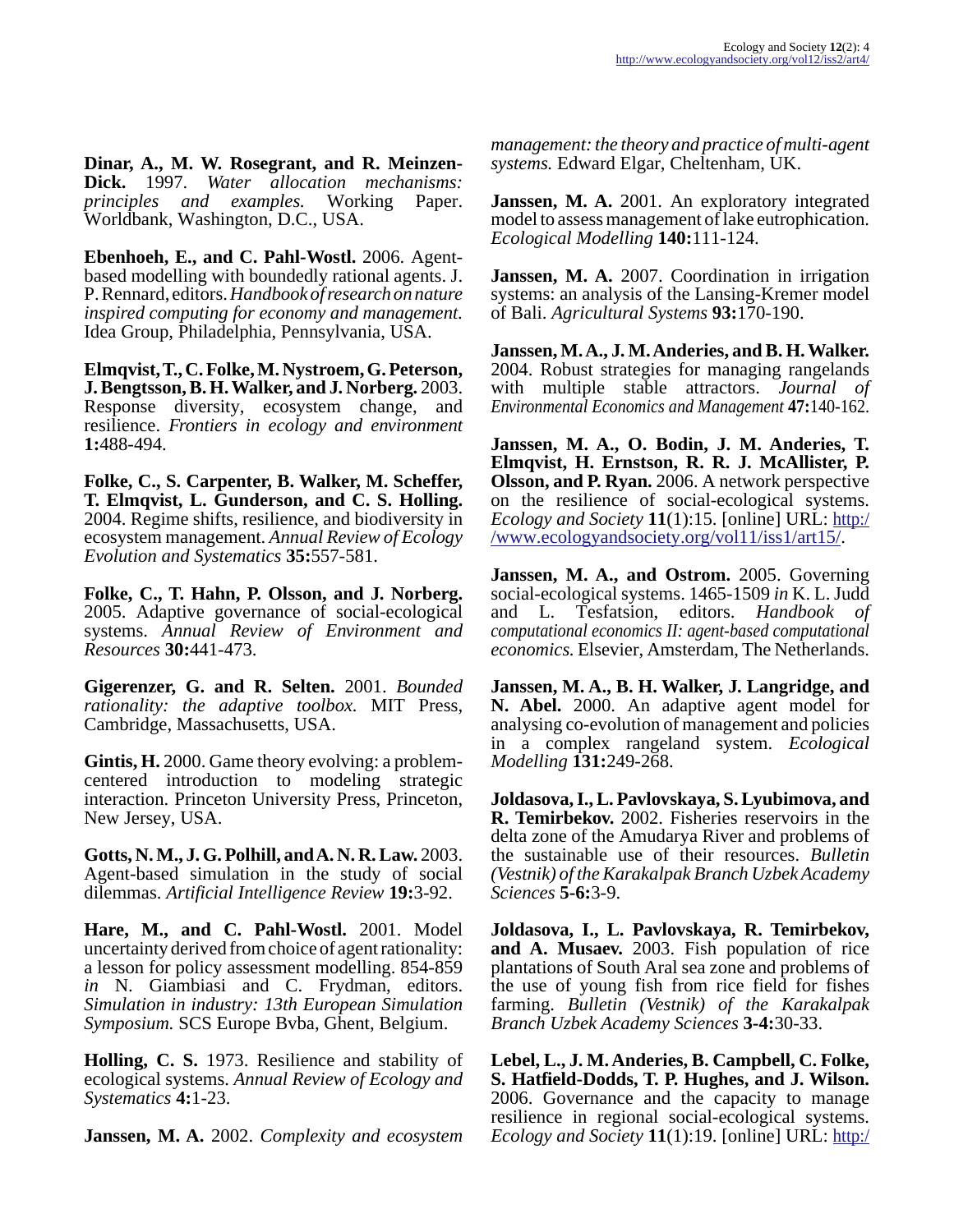[/www.ecologyandsociety.org/vol11/iss1/art19/.](http://www.ecologyandsociety.org/vol11/iss1/art19/)

**Levin, S., S. Barrett, S. Aniyar, W. Baumol, and C. Bliss.** 1998. Resilience in natural and socioeconomic systems. *Environment and Development Economics* **3:**225-236.

**Ostrom, E.** 1990. *Governing the commons. the evolution of institutions for collective action.* Cambridge University Press, New York, New York, USA.

**Ostrom, E.** 1992. *Crafting institutions for self governing irrigation systems.* ICS Press, San Francisco, California, USA.

**Ostrom, E.** 1999. Coping with tragedies of the commons. *Annual Review of Political Sciences* **2:**493-535.

**Ostrom, E., Gardner, R. H., and Walker, J.** 1994. *Rules, games and common pool resources.* University of Michigan Press, Ann Arbor, Michigan, USA.

Pahl-Wostl, C. 2002. Towards sustainability in the water sector: the importance of human actors and processes of social learning. *Aquatic Sciences* **64:**394-411.

**Pahl-Wostl, C.** 2007. The implications of complexity for integrated resources management. *Environmental Modelling and Software.***22**:561-569.

**Pahl-Wostl, C., M. Craps, E. Mostert, D. Tabara, and T. Taillieu.** 2007. Social learning and water resources management. *Ecology and Society, In press.*

**Perrings, C.** 2006. Resilience and sustainable development. *Environment and Development Economics* **11:**417-427.

**Peterson, G., C. R. Allen, and C. S. Holling.** 1998. Ecological resilience, biodiversity, and scale. *Ecosystems* **1:**6-18.

**Schlüter, M., N. Rüger, A. Savistky, N. Novikova, M. Matthies, and H. Lieth.** 2006. An integrated simulation tool for ecological assessment of alternative water management strategies in a degraded river delta. *Environmental Management*  **38:**638-653.

**Schlüter, M., A. G. Savitsky, D. C. McKinney, an[d](http://www.ecologyandsociety.org/vol11/iss1/art19/) H. Lieth.** 2005. Optimizing longterm water allocation in the Amudarya river delta: a water management model for ecological impact assessment. *Environmental Modelling and Software* **20:**529-545.

**Simon, H.** 1957. *Models of man.* John Wiley, New York, New York, USA.

**Tang, S. Y.** 1992. *Institutions and collective action. Self-governance in irrigation.* Institute for Contemporary Studies, San Francisco, California, USA.

**Tilman, D., J. Knops, D. Wedin, P. Reich, M. Ritchie, and E. Siemann.** 1997. The influence of functional diversity and composition on ecosystem processes. *Science* **277:**1300-1302.

**Walker, B., L. Gunderson, A. Kinzig, C. Folke, S. Carpenter, and L. Schultz.** 2006. A handful of heuristics and some propositions for understanding resilience in social-ecological systems. *Ecology and Society* **11**(1):18. [online] URL: [http://www.ecolog](http://www.ecologyandsociety.org/vol11/iss1/art18/) [yandsociety.org/vol11/iss1/art13/](http://www.ecologyandsociety.org/vol11/iss1/art18/).

**Walker, B. H., C. S. Holling, S. R. Carpenter, and A. Kinzig.** 2004. Resilience, adaptability and transformability in social-ecological systems. *Ecology and Society* **9**(2):5. [online] URL: [http://w](http://www.ecologyandsociety.org/vol9/iss2/art5/) [ww.ecologyandsociety.org/vol9/iss2/art5/.](http://www.ecologyandsociety.org/vol9/iss2/art5/)

**Yalcin, R. and Mollinga, P.** 2006. *Institutional transformation in Uzbekistan's agricultural and water resources administration: the creation of a new bureaucracy.* Deliverable 1.2.2 of the NeWater Project. Center for Development Research, University of Bonn, Bonn, Germany.